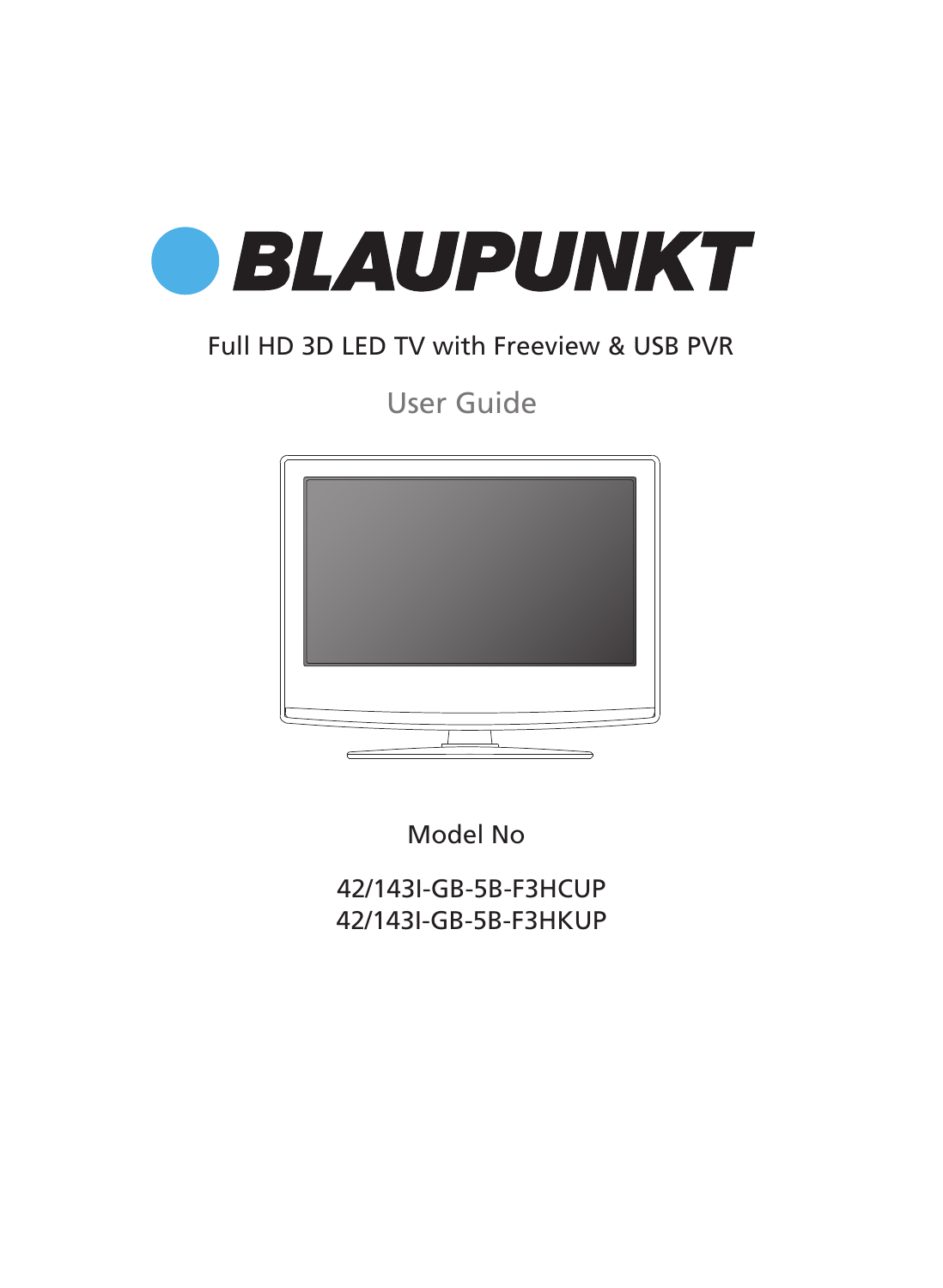## **IMPORTANT SAFETY INSTRUCTIONS**



Please read these instructions. All the safety and operating instructions should be read before the appliance is operated.

### Warnings

- To reduce the risk of fire, electric shock or damage to the television, do not expose it to dust, rain or moisture, or place any objects filled with liquids on or near the television.
- Do not place the television in a confined space, ensure that nothing can obstruct the ventilation openings at the rear of the television.

To prevent spread of fire, keep candles or other open flames away from this product at all times



• Dispose of this television and any components including batteries in an environmentally friendly manner. If in doubt, please contact your local authority for details of recycling.

### Safety

- For your safety, this appliance is fitted with a fused moulded 3 pin mains plug. Should the fuse need to be replaced, ensure that any replacement is of the same amperage and approved with the BSI mark.
- Never try and replace the mains plug unless you have adequate qualifications and are legally authorised to do so. In the event that a replacement Mains cable is required, contact the manufacturer for a suitable replacement.
- Never use the television if it is damaged in any way.
- Always place the television on a flat level surface avoiding anywhere which may be subject to strong vibration.
- Ensure the television is not placed on top of the power cable as the weight of the television may damage the cable and cause a safety hazard.
- Never place mobile phones, speakers or any other device which may cause magnetic or radio interference with the television. If interference is apparent, move the device causing the interference away from the television.
- To disconnect the apparatus from the mains, please use the switch located on the underside/ rear of the TV. The switch shall remain readily operable.
- When installing on a wall, ensure the TV is at least 5cm from the wall for ventilation

### Maintenance

- To clean this unit, wipe with a soft, dry cloth. If the surfaces are extremely dirty, use a soft cloth dipped in a soap and water solution or a weak detergent solution.
- Never use alcohol, paint thinner or benzene to clean this unit.
- Before using a chemically treated cloth, read the instructions that came with the cloth carefully.

**CAUTION:** If water or other liquid enters the television through the display panel surface, a malfunction may occur.



### Packaging

- The safest way to transport your item is in the original box/packaging - please save your packaging for this.
- You will need original box/packaging in the event of warranty/service repair or support. We are unable to carry out warranty/service if you are unable to package it correctly.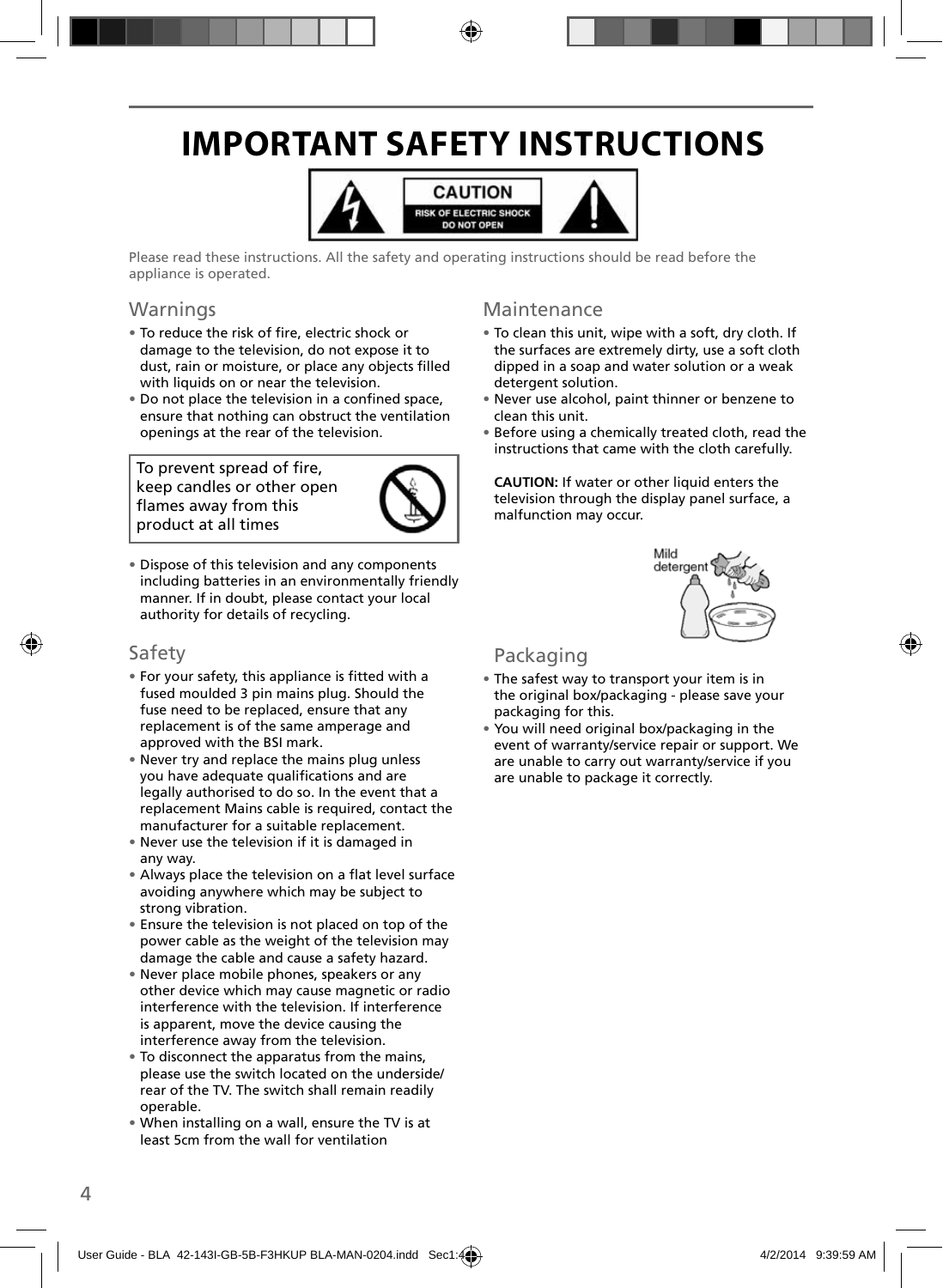## **IMPORTANT SAFETY INSTRUCTIONS**



Please read these instructions. All the safety and operating instructions should be read before the appliance is operated.

Important Information Regarding Use of Video Games, Computers, Captions or Other Fixed Image Displays

The extended use of fixed image program material can cause a permanent "shadow image" on the LCD/LED panel.

This background image is viewable on normal programs in the form of a stationary fixed image. This type of irreversible LCD/LED panel deterioration can be limited by observing the following steps:

- 1. Reduce the brightness/contrast setting to a minimum viewing level.
- 2. Do not display the fixed image for extended periods of time.
- 3. Turn the power off when not in actual use.

Examples of images that you need to watch out for are as follows (this is not an exhaustive list):

- TV Channel Logos: e.g. Shopping channel logos and pricing displays-especially if they are bright and stationary. Moving or low-contrast graphics are less likely to cause ageing of the screen.
- Time Displays
- Teletext: Do not view a stationary page for a long period of time
- TV/DVD Menus: e.g. Listings of DVD disc content
- Pause Mode: Do not leave the TV in pause mode for long periods of time, e.g. When watching DVDs or videos.

**Important** - Once 'shadow image/screen burn' occurs, it will never disappear and is not repairable under warranty.

#### How do I dispose of this product?

UK: Waste electrical products should not be disposed of with household waste. Separate disposal facilities exist. For your nearest facilities, please see www.recycle-more.co.uk or in store for details.

ROI: Waste electrical products should not be disposed of with household waste. Separate disposal facilities exist. Check with your Local Authority or retailer for recycling advice.

#### **Batteries**

• Do not expose batteries to high temperatures, excessive heat, prolonged sunshine or fire as this may cause leakage, explosion or ignition.



- Observe the correct polarity when inserting batteries.
- Do not use different types of batteries together or mix old and new batteries.
- Dispose of batteries in an environmentally friendly way.
- Certain regions may regulate the disposal of batteries.





Cd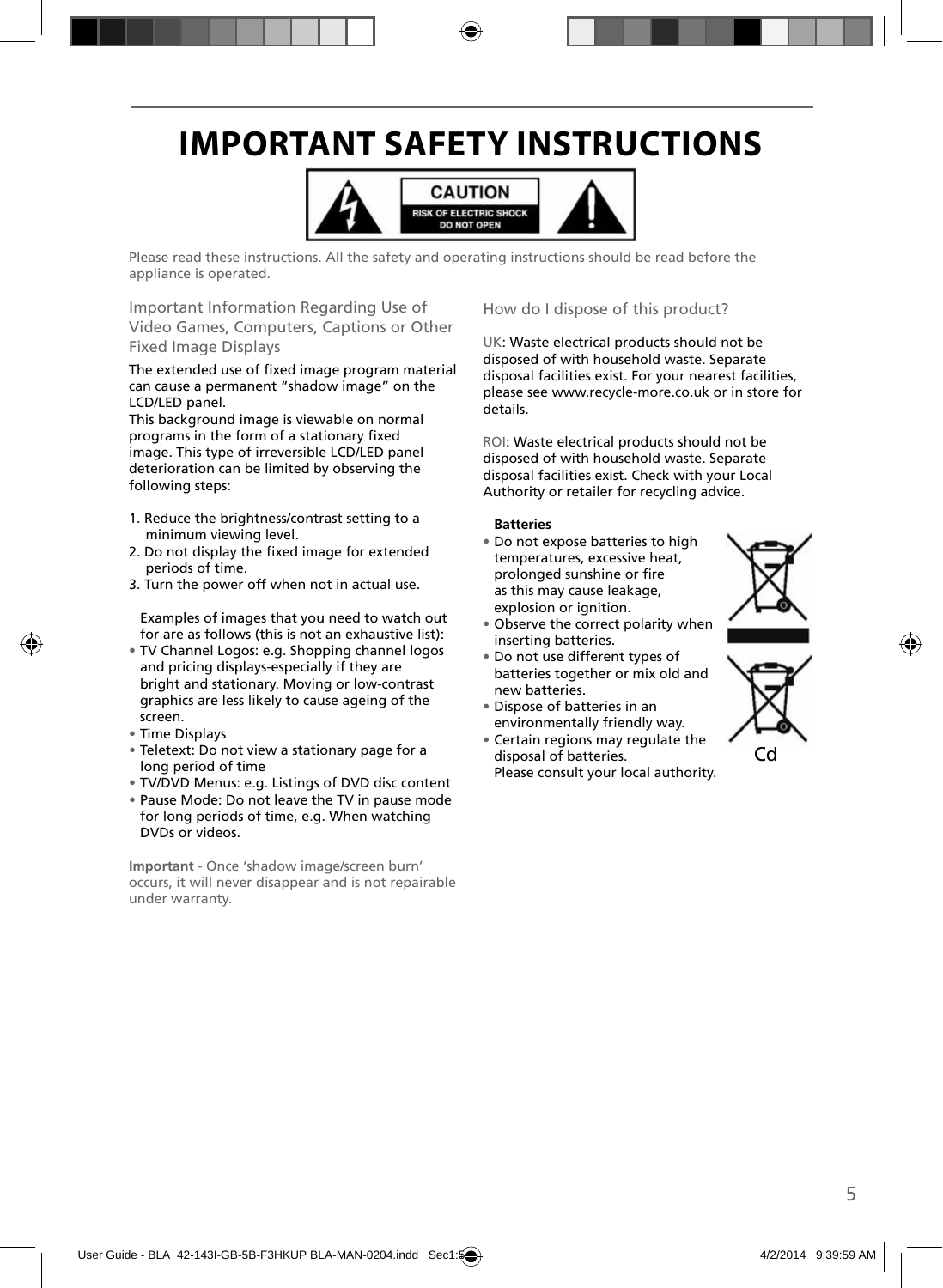## **IMPORTANT SAFETY INSTRUCTIONS**



Please read these instructions. All the safety and operating instructions should be read before the appliance is operated.

#### 3D Safety Information

- If you watch the 3D imaging too closely or for a long period of time, it may harm your eyesight.
- Watching the TV or playing video games that incorporate 3D imaging with the 3D glasses for a long period of time can cause drowsiness, headaches or fatigue to you and/or your eyes. If you have a headache, or otherwise feel fatigued or drowsy, stop watching the TV and take a rest.
- Pregnant woman, seniors, persons with heart problems or persons who experience frequent drowsiness should refrain from watching 3D TV.
- Some 3D imaging may cause you to duck or dodge the image displayed in the video. Therefore, it is best if you do not watch 3D TV near fragile objects or near any objects that can be knocked over easily.
- Please prevent children under the age of 5 from watching 3D TV as it may affect their vision development.

#### Warning for photosensitization seizure

• Some viewers may experience a seizure or epilepsy when exposed to certain factors, including flashing lights or images in TV or video games. If you or anybody from your family has a history of epilepsy or seizure, please consult with your doctor before watching 3D TV. Also certain symptoms can occur in unspecified conditions without any previous history. If you experience any of the following symptoms, immediately stop watching the 3D imaging and consult a doctor: dizziness or light headedness, visual transition or altered vision, visual or facial instability, such as eye or muscle twitching, unconscious action, convulsion, loss of conscience, confusion or disorientation, loss of directional sense, cramps, or nausea. Parents should monitor their children, including teenagers, for these symptoms as they may be more sensitive to the effects of watching 3D TV.

#### Risk of photosensitization seizure can

#### be reduced with the following actions.

- Take frequent breaks from watching 3D TV.
- For those who have vision that is different in each eye, they should watch the TV after taking vision correction measures.
- Watch the TV so that your eyes are on the same level as the 3D screen and refrain from sitting too closely to the TV.
- Do not watch the 3D imaging when tired or sick, and avoid watching the 3D imaging for a long period of time.
- Do not wear the 3D glasses for any other purpose than viewing 3D imaging on a 3D TV.
- Some viewers may feel disoriented after watching 3D TV. Therefore, after you watch 3D TV, take a moment to regain awareness of your situation before moving.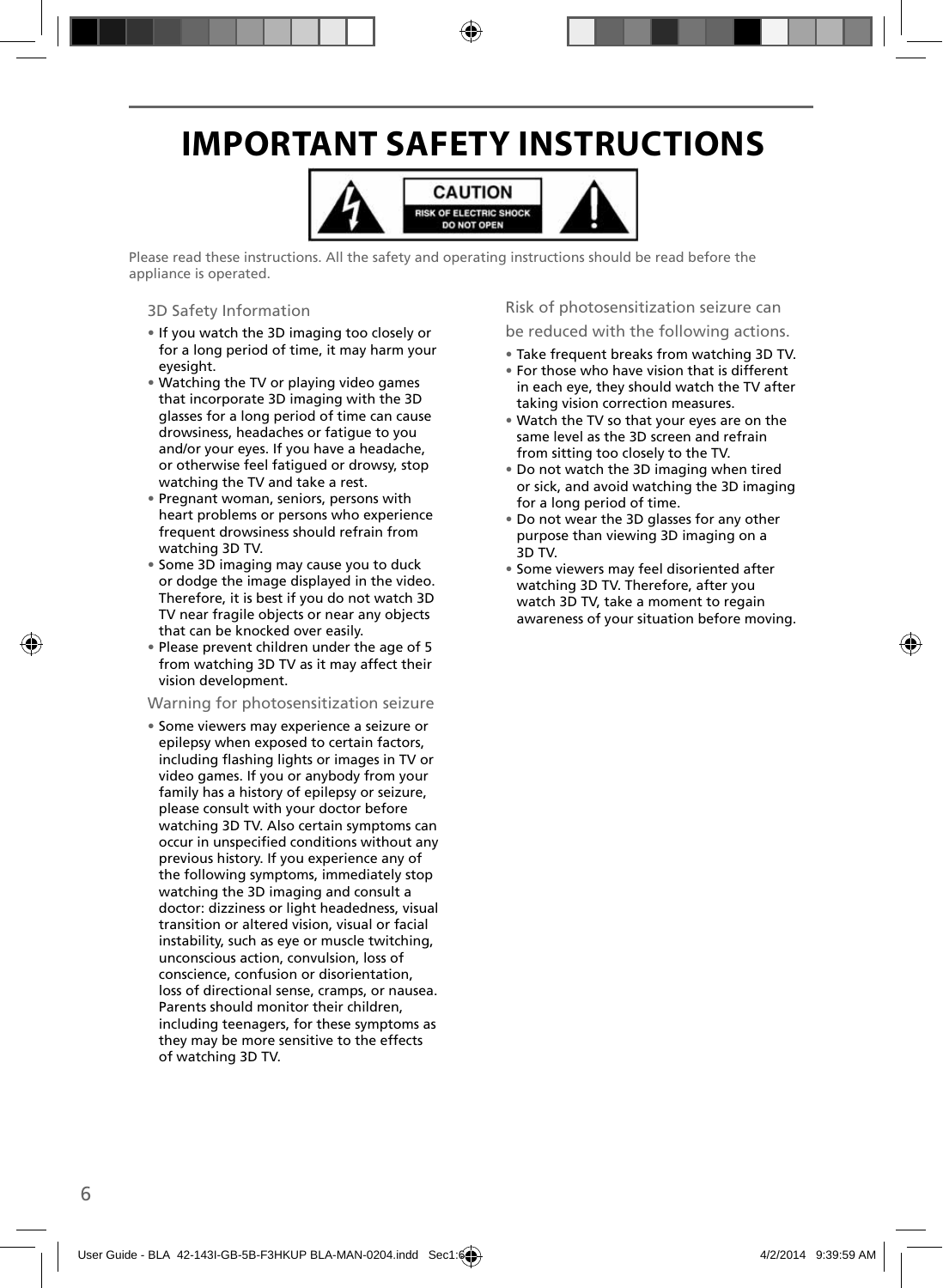## **CONTENTS**

| Using your TV with a Sky digital set top box30 |  |
|------------------------------------------------|--|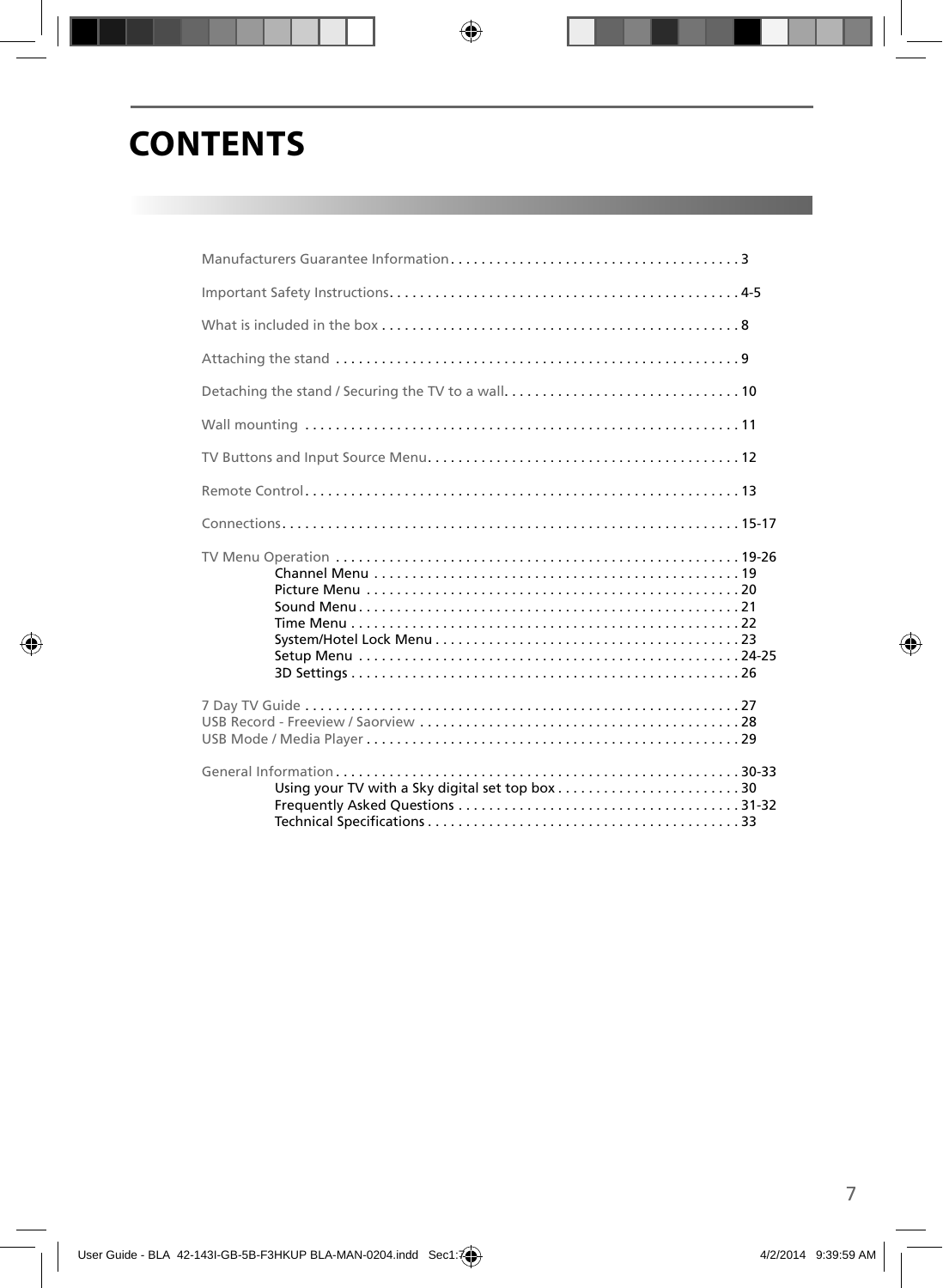## **WHAT IS INCLUDED IN THE BOX**

### Accessories

Included with this TV are the following accessories

#### 1 x User Guide



1 x Quick Start Guide



1 x Mini Component / YPbPr



1 x Mini AV / Composite Cable



1 x Stand Installation Pack (Includes stand base, stand neck & screws)



1 x Remote Control



#### 2 x AAA Batteries



1 x TV







4 x 3D Glasses



Please save your packaging as you will need this in the event of warranty/service repair or support. We are unable to carry out warranty/service if you are unable to package it correctly. The safest way to package your item in the event of warranty/service repair is in it's original box/packaging.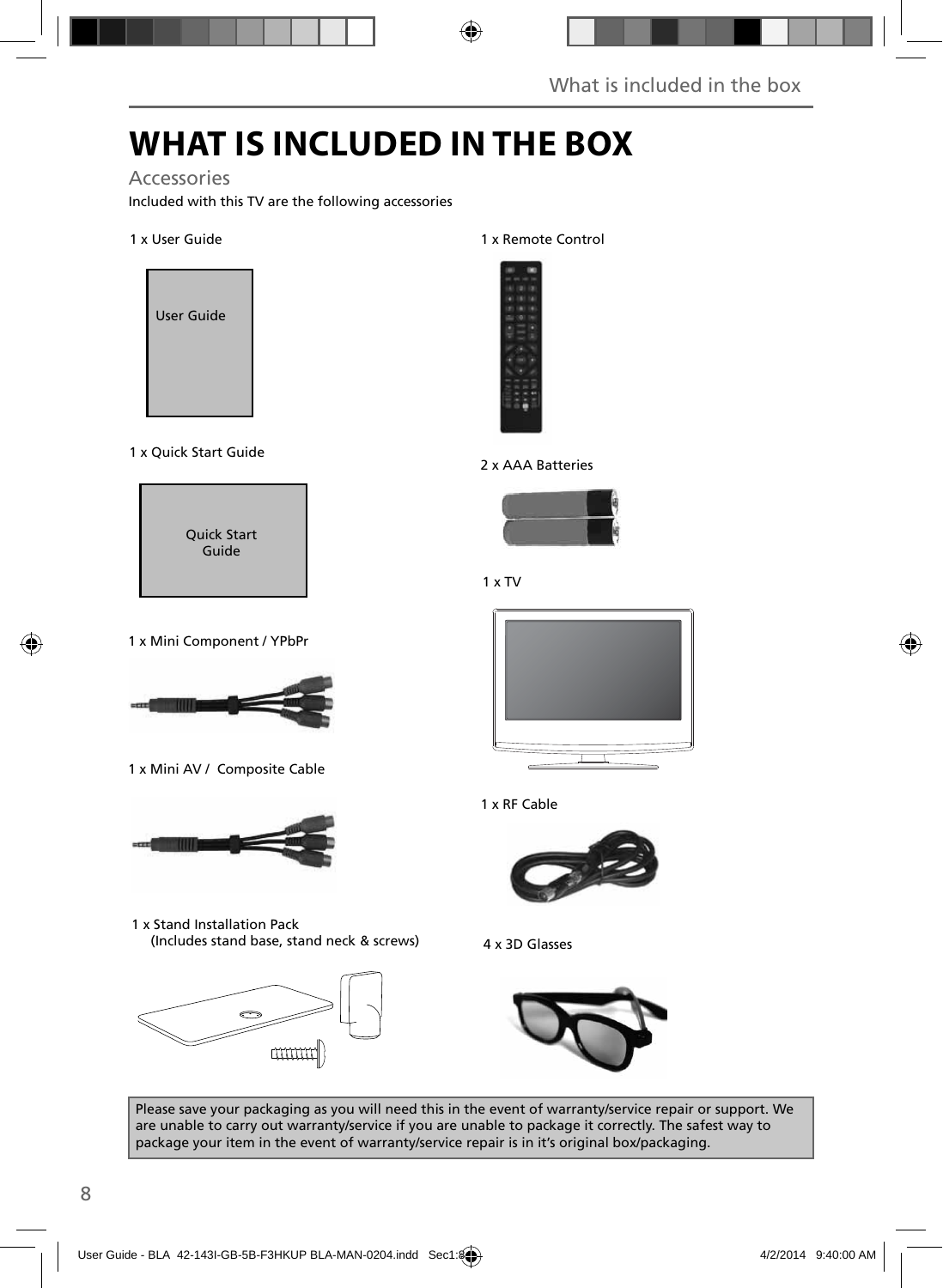# **ATTACHING THE STAND**

### Attaching the stand

To complete the stand installation you will require a cross head screw driver





(fig.1) Secure the neck to the TV by using the 4 x M(5x12) screws provided.



(fig.2) Peel off the protective plastic cover then attach the stand base to the stand neck.

When securing the self-tapping screws into the base of the stand (on first installation) the screws will be naturally tight as they are creating a thread in the plastic of the stand neck in order to support a TV of this size.

a) Ensure the cross head screw driver tip fits correctly into the head of the screw and that it is not too big or small.

**b)** Screw in all screws individually and partially before tightening all of the screws individually and partially until they are fully inserted.

**c)** If they become very tight try loosening them slightly and then retightening them once again as this will continue the process of creating the thread for the screws.

(fig.3) Secure the base to the neck by using the 4 x ST(4x20) screws provided.

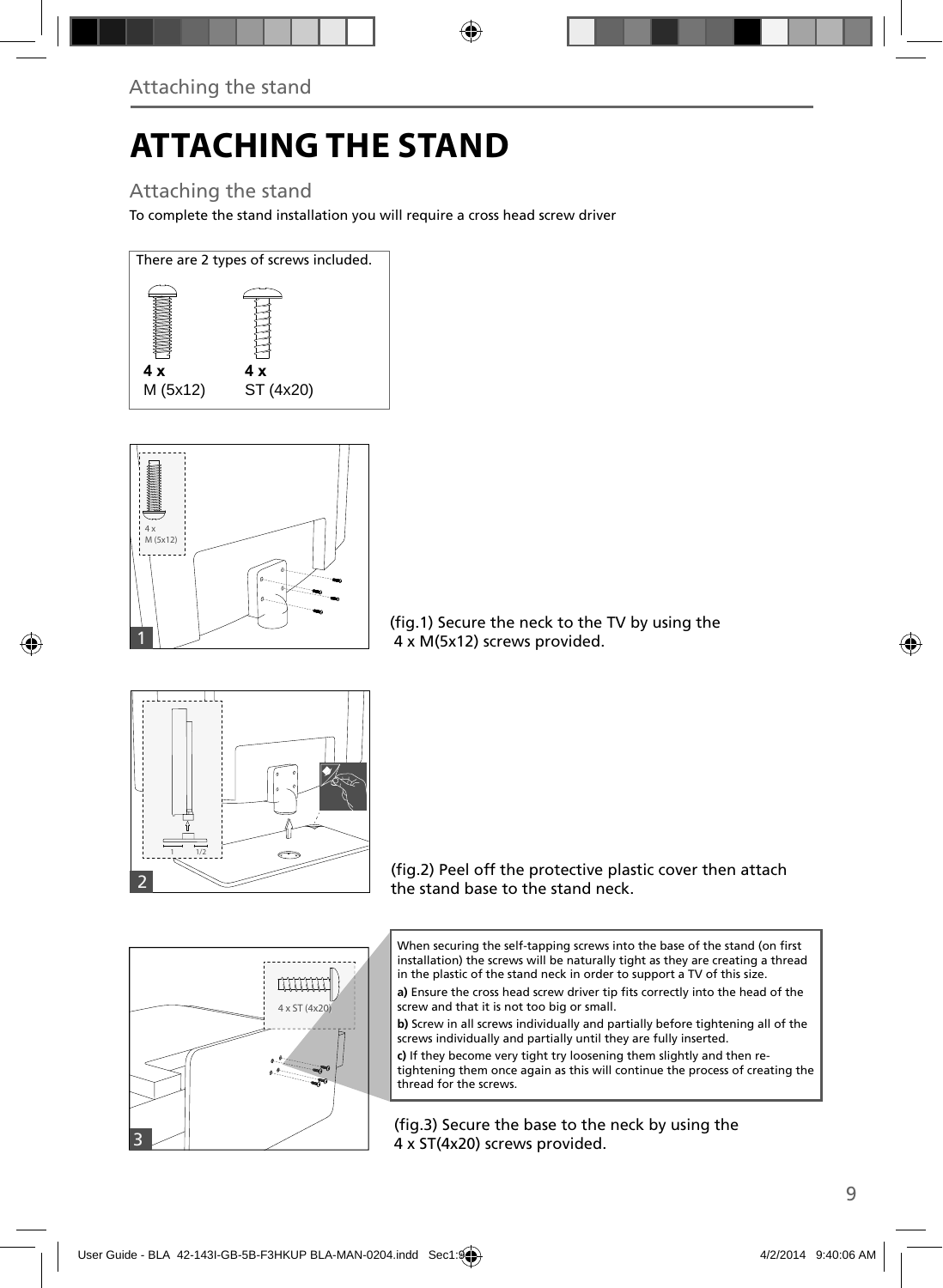## **DETACHING THE STAND**

### Detaching the stand

Remove the screws highlighted then remove the stand base and neck from the rear of the TV set.



### Securing the TV to a Wall

For maximum security in the home when using a TV with its stand anti-tip straps should be fitted. These are available from supermarket websites and other websites and are an easy, inexpensive and effective way of ensuring your TV stays safely upright. Straps are designed to be attached to the rear of the TV and then tethered to the wall of the furniture the TV is stood on, if wood. (The 2 images should appear underneath this text).

Note - Please ensure that children do not climb on the TV set.

**A)** Using one or both of the top wall-mounting holes and screws (the screws are already supplied in the wall mounting holes) fasten one end of the fastening cord/s to the TV.



**B)** Secure the other end of the fastening cord/s to your wall. (you will need screws/fixings suitable for your wall type - available separately from most DIY stores).



The Royal Society for the Prevention of Accidents is urging people to take care with flat-screen televisions. RoSPA stated in 2010 that "Toddlers are particularly at risk of pulling flat-screen televisions on to

themselves. They are unsteady on their feet and are attracted by colourful television images."

The risk is increased as televisions become lighter.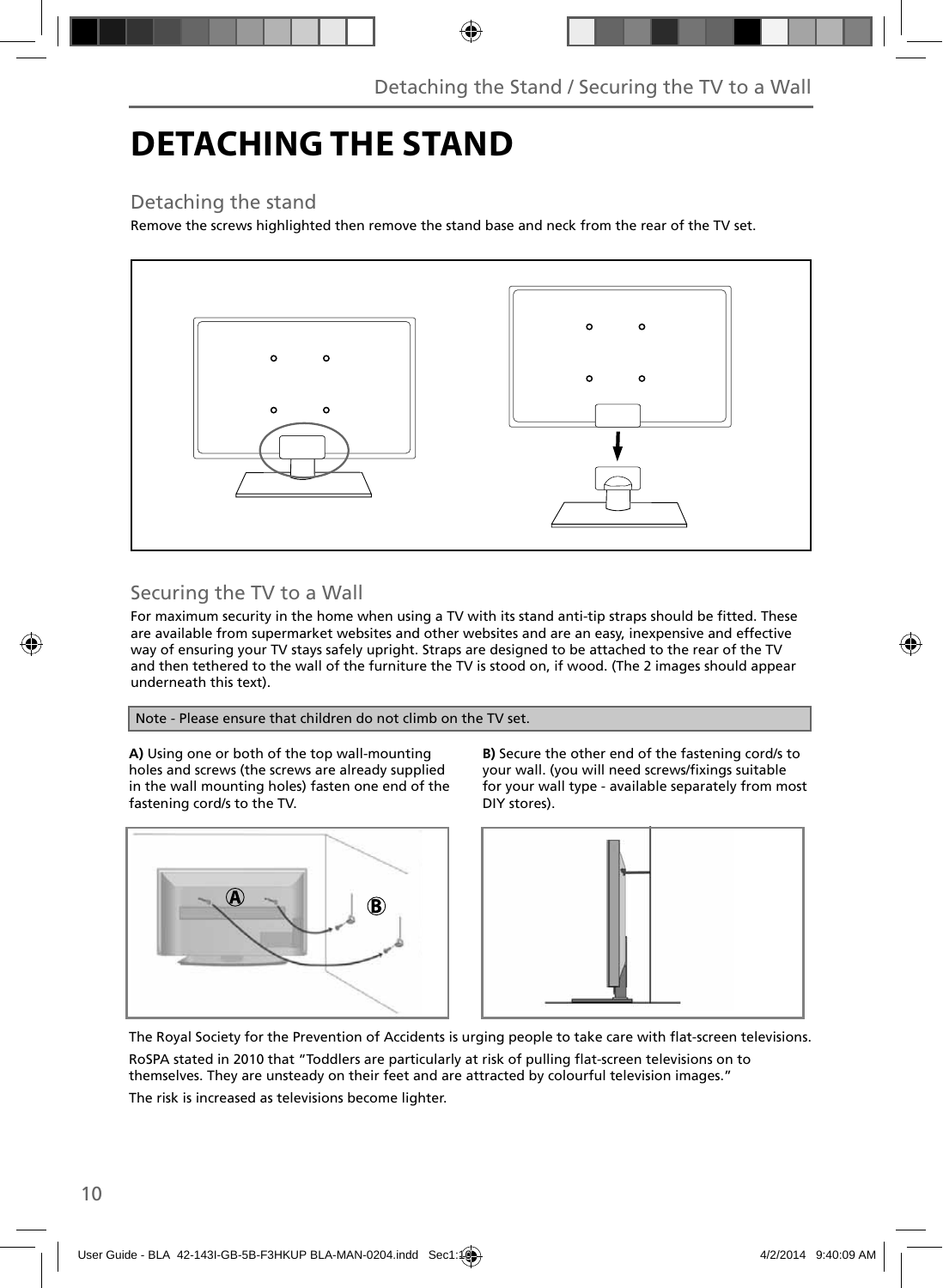## **WALL MOUNTING**

Wall mounting the TV

IMPORTANT - Before drilling any holes in the wall ensure you are not drilling where there could be any electric wires, water or gas pipes.



1) Remove the four screws highlighted that are supplied in the wall mounting holes.

2) The wall mount can now be easily attached to the mounting holes on the rear of the TV.

For optimum viewing, if wall mounting the TV higher than eye level, the TV should be tilted downwards so that the TV's screen is 'face on'. See fig 1 and 2

Important – If wall mounting this TV, only use the screws already provided in the wall mounting holes. Using other screws which are longer could cause irreparable damage to internal parts.

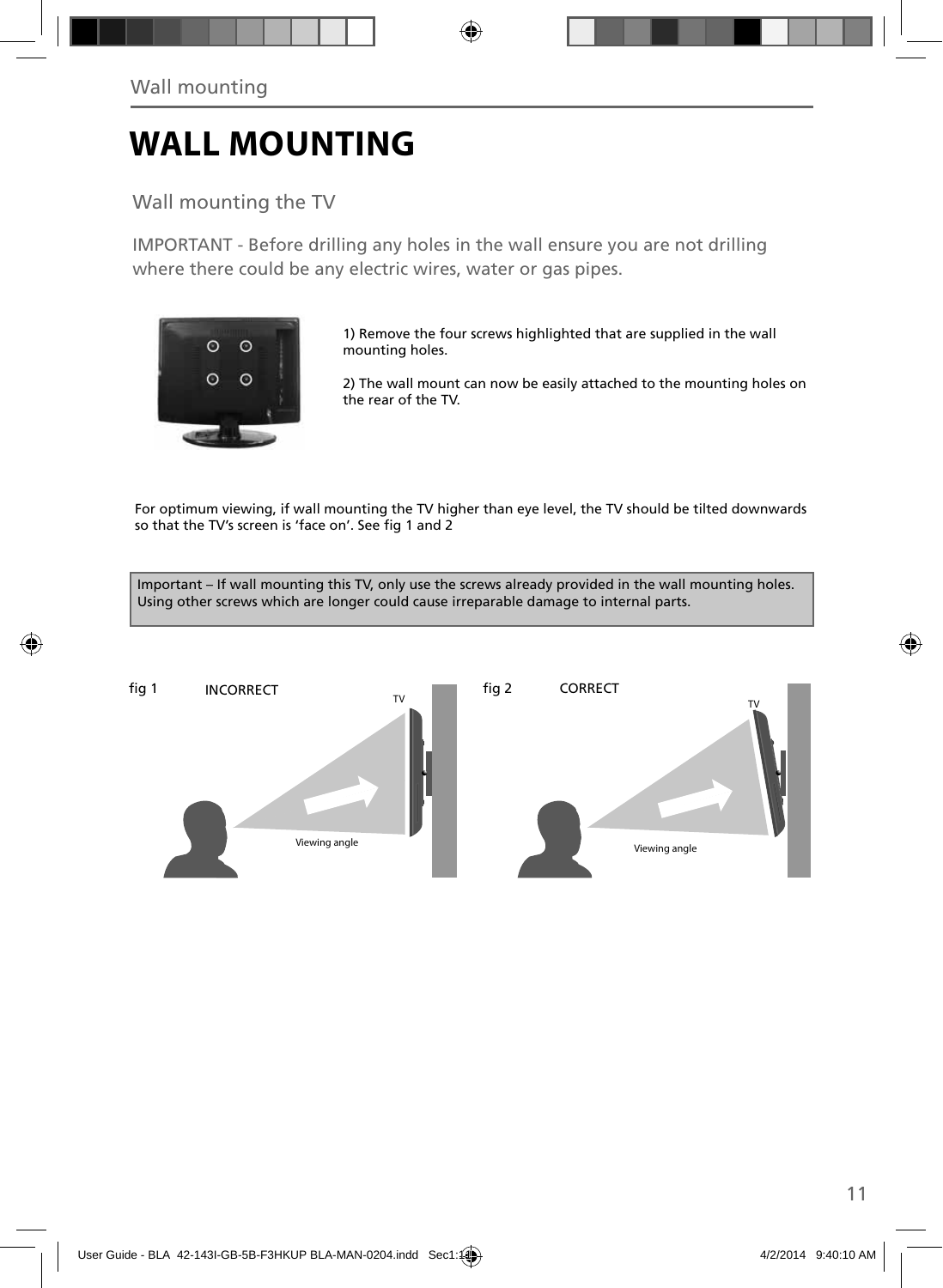## **TV BUTTONS & SOURCE MENU**



- Volume down and menu left 1
- 2 Volume up and menu right
- Programme/Channel down and menu down 3
- 4) Programme/Channel up and menu up
- Displays Menu/OSD 5
- 6) Displays the input source menu
- Standby Power On/Off 7

### Choosing Mode Input/Source

To switch between the different input/ connections.

A) Using the buttons on the remote control:

1) Press [SOURCE] - The source menu will appear 2) Press  $[V]$  or  $[\Lambda]$  to select the input you require. 3) Press [OK]

B) Using the buttons on the Television:

1) Press [SOURCE] 2) Scroll up / down using CH+/ CH- buttons to the input/source you require 3) Press Vol+ to change input/source to the one selected.



Example of Source menu depending on the TV model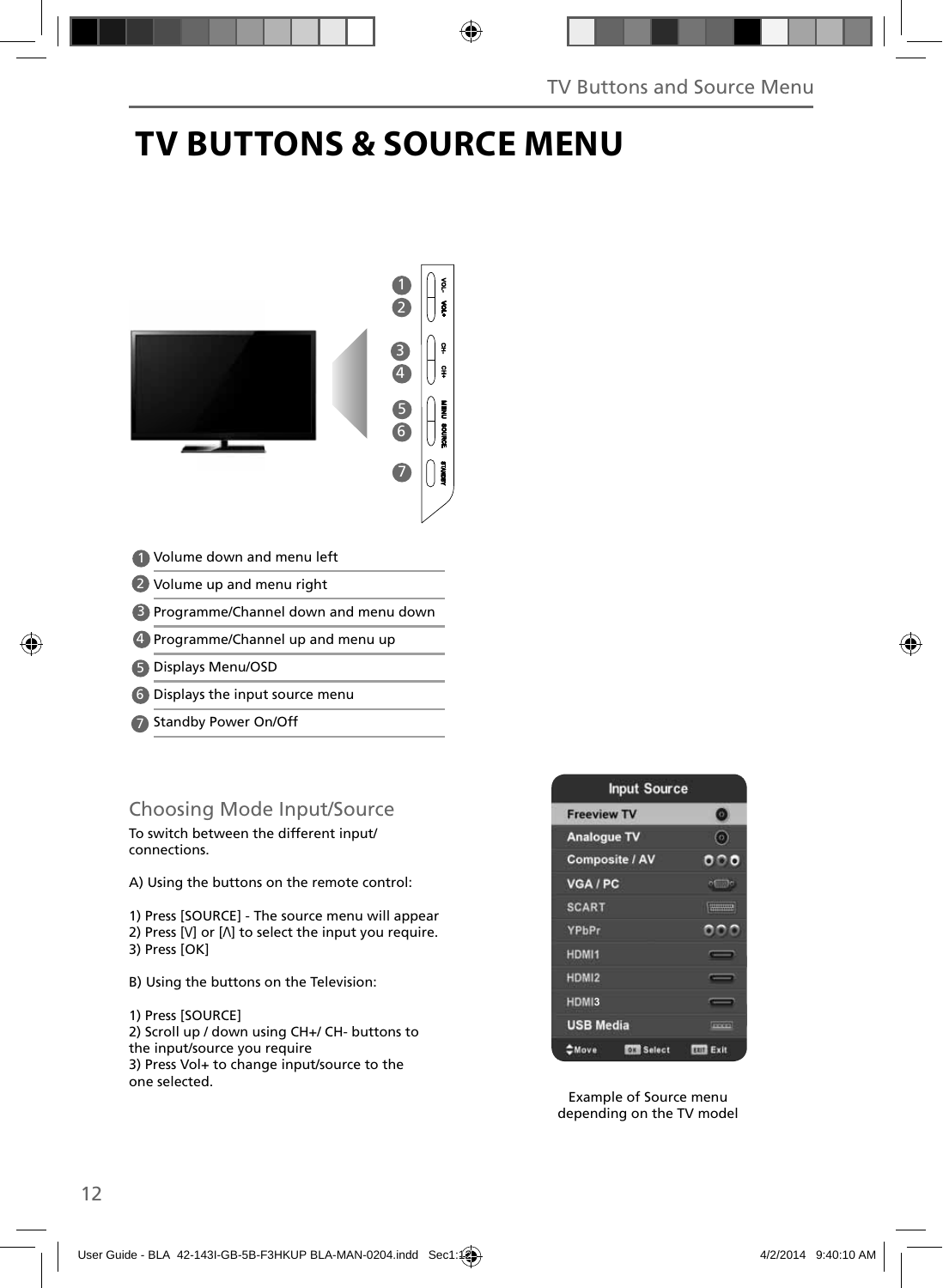### **REMOTE CONTROL**

|                | STANDBY - Switch on TV when in standby or vice versa                                                               |
|----------------|--------------------------------------------------------------------------------------------------------------------|
|                | MUTE - Mute the sound or vice versa<br>DTV - Switch to Digital source                                              |
|                | RADIO - Switch to radio whilst in Digital source                                                                   |
|                | USB - Switch to USB source                                                                                         |
|                | @ DVD - Switch to DVD source                                                                                       |
| $\overline{2}$ | NUMBER BUTTONS - 0 - 9 to select a TV channel directly.                                                            |
|                | TV GUIDE - Opens the 7 Day TV Guide (Digital mode)                                                                 |
|                | $\mathbb{C}$ - To return to the previous channel viewed                                                            |
|                | VOL (+/-) - To increase / decrease the sound level                                                                 |
| 3)             | P.MODE - Scrolls through picture mode options                                                                      |
|                | S.MODE - Scrolls through sound mode options<br>FAV - To display favourites menu                                    |
|                | $CH (+/-)$ - To increase or decrease the channel being watched                                                     |
|                | MENU - To display OSD menu                                                                                         |
|                | EXIT - To exit all menus                                                                                           |
|                | (A/V/4/M/OK) - Allows you to navigate the on-screen menus                                                          |
|                | and adjust the system settings to your preference<br>SOURCE - To display the input/source menu                     |
|                | INFO - Press once for now/next channel information                                                                 |
|                | Press twice for programme information about current                                                                |
|                | programme                                                                                                          |
|                | ASPECT - To switch the screen between the different picture                                                        |
|                | formats                                                                                                            |
|                | SLEEP - Press repeatedly to cycle through the sleep options<br>AUDIO - To change the audio language (if available) |
|                | SUBTITLE - To switch the dialogue at the bottom of the screen                                                      |
|                | (on/off)                                                                                                           |
|                | TEXT - To enter/exit Teletext (Analogue TV)                                                                        |
|                | TEXT HOLD - Teletext mode - Hold current page which is<br>displayed (Analogue TV)                                  |
|                | DISPLAY - To switch off the screen when listening to radio                                                         |
|                | TEXT/DVD ZOOM - Zoom function for Teletext and DVD                                                                 |
|                | DIG DVD MENU/RECORD - Access the DVD root menu and USB                                                             |
|                | record function                                                                                                    |
|                | - To restart the current chapter                                                                                   |
|                | - To advance forward to the next chapter<br>$\blacksquare$<br><b>B</b> - To stop the playback/Eject Disc           |
| ⊉⊚⊫            | (To EJECT the disc press/hold the ■/▲ button for 4 seconds)                                                        |
|                |                                                                                                                    |
|                | - To play in fast rewind mode                                                                                      |
|                | To play in fast forward mode                                                                                       |
| ⊚ ⊫⊳           | - To play/pause<br>DVD SETUP/REC LIST - Opens up DVD Menu or Opens the list                                        |
|                | of what has been previously recorded                                                                               |
|                | □⊙▶ GOTO - To go to a specific chapter                                                                             |
|                | → ⊙ → A-B - Press once to set point, press a second time to return                                                 |
|                | to point                                                                                                           |
|                | ANGLE - Select different angle of DVD<br>3D - Change to 3D mode                                                    |
| ∎Թ Խ           | REPEAT - To repeat playback                                                                                        |
|                |                                                                                                                    |
|                |                                                                                                                    |
|                |                                                                                                                    |



For Models with Integrated DVD players  $\circlearrowright$ For Models with PVR Function

For Models with USB Playback

 $\bigtriangleup$ For Models with 3D Feature

间  $\Box$ ╖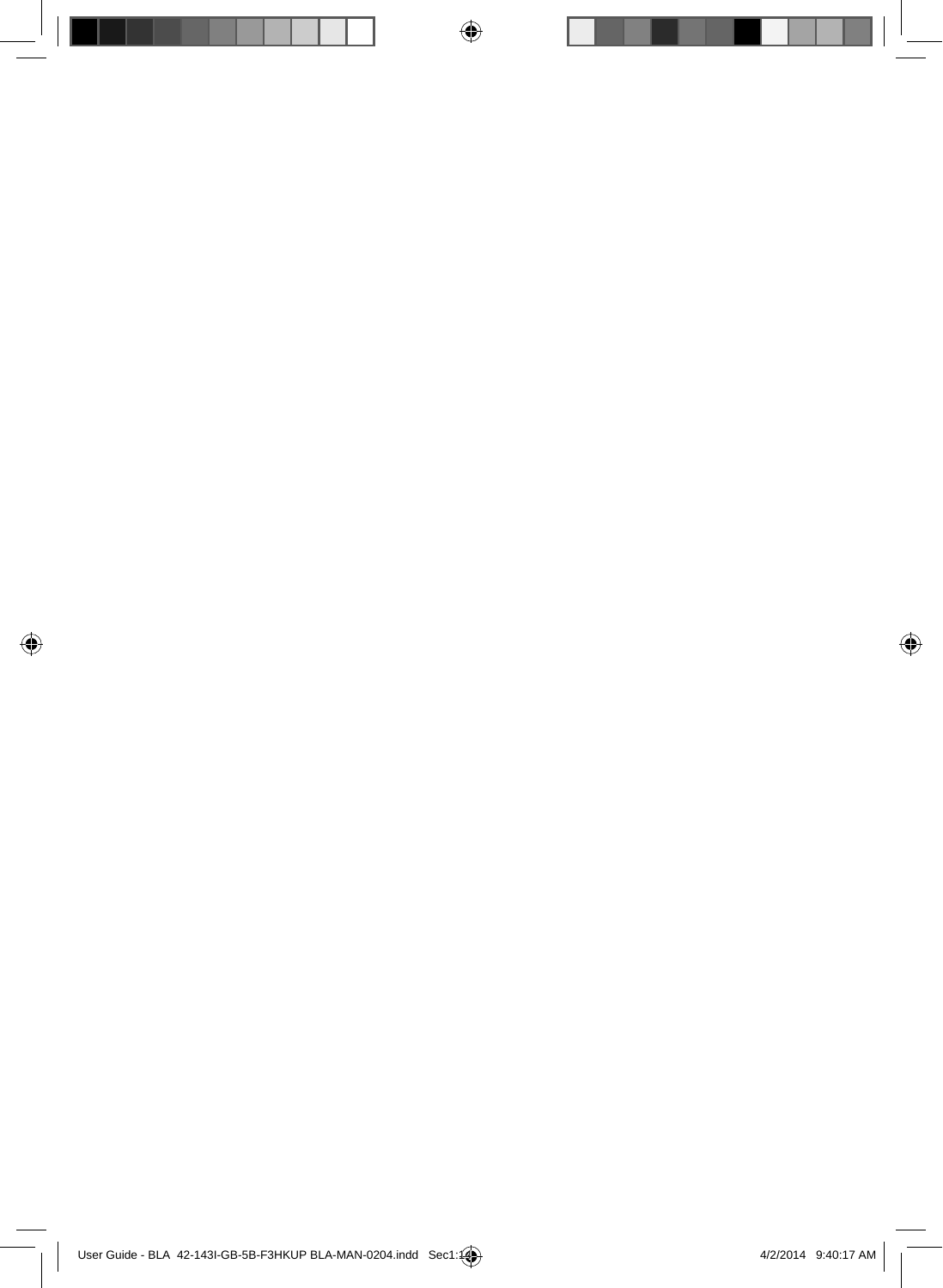# **CONNECTIONS**





| ⋒<br>رب<br>COAX<br>Audio out | HDMI1 | HDMI2 | <b>MARKANI</b><br><b>SCART</b> | O<br><b>VGA/PC</b><br><b>AUDIO</b> in | ര<br>RF in |  |
|------------------------------|-------|-------|--------------------------------|---------------------------------------|------------|--|
| Œ                            |       |       |                                |                                       | (IVI)      |  |

|   | VGA PC         | <b>VGA-PC input</b>                                                                    |
|---|----------------|----------------------------------------------------------------------------------------|
| в | Earphones      | Earphone Input                                                                         |
|   | HDMI3          | <b>HDMI</b> Input                                                                      |
|   | <b>USB</b>     | USB port                                                                               |
| e | <b>MINI AV</b> | Input for Composite/Video and<br>Audio for Composite/ Video and<br>Component / Y Pb Pr |
|   | CI CARD IN     | Common Interface module                                                                |
|   | MINI YPbPr     | HD input (Ypbpr)                                                                       |

| Œ  | COAX Audio Out    | Digital Coax Output  |
|----|-------------------|----------------------|
|    | HDMI <sub>1</sub> | <b>HDMI</b> Input    |
|    | HDMI <sub>2</sub> | <b>HDMI</b> Input    |
| 43 | <b>SCART</b>      | <b>SCART Input</b>   |
| 41 | VGA PC Audio In   | 3.5mm PC audio input |
|    | <b>RFIN</b>       | RF / TV Aerial Input |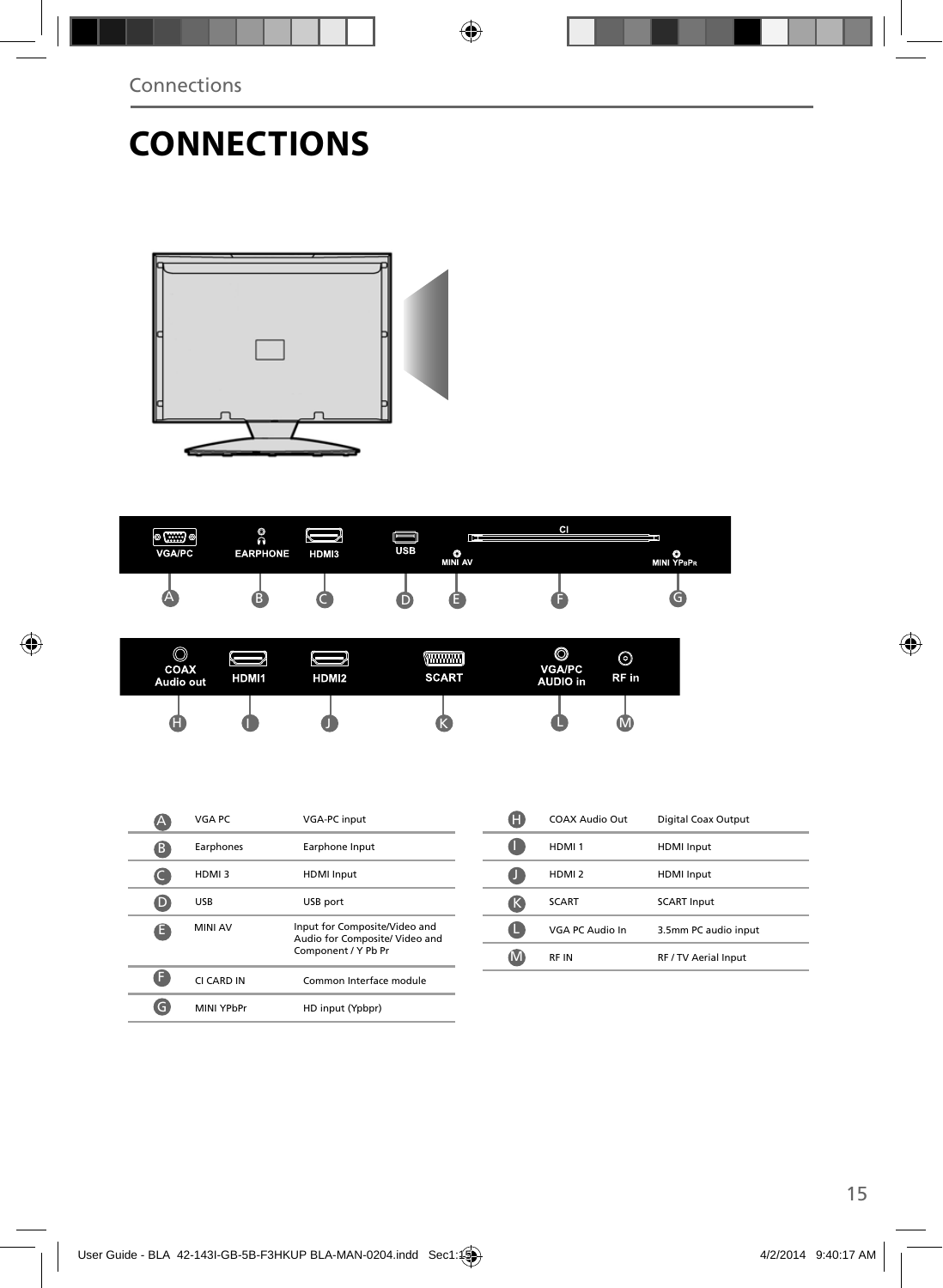# **CONNECTIONS**

Connecting to a device with video Composite AV/Video output

TV Source should be set to Video



### Connecting to a device with SCART output

TV Source should be set to SCART



### Connecting to a device with HDMI output

A HDMI cable can output both video and audio and enables you to enjoy digital-quality video and audio with minimal loss of quality.

TV Source should be set to the corresponding HDMI port (HDMI 1, HDMI 2 etc)



Note: To use this model TV as a PC/laptop monitor it will need to be connected via the VGA input, it can not be used as a PC/laptop monitor via the HDMI input. The HDMI Input is provided to view digital content with compatible external devices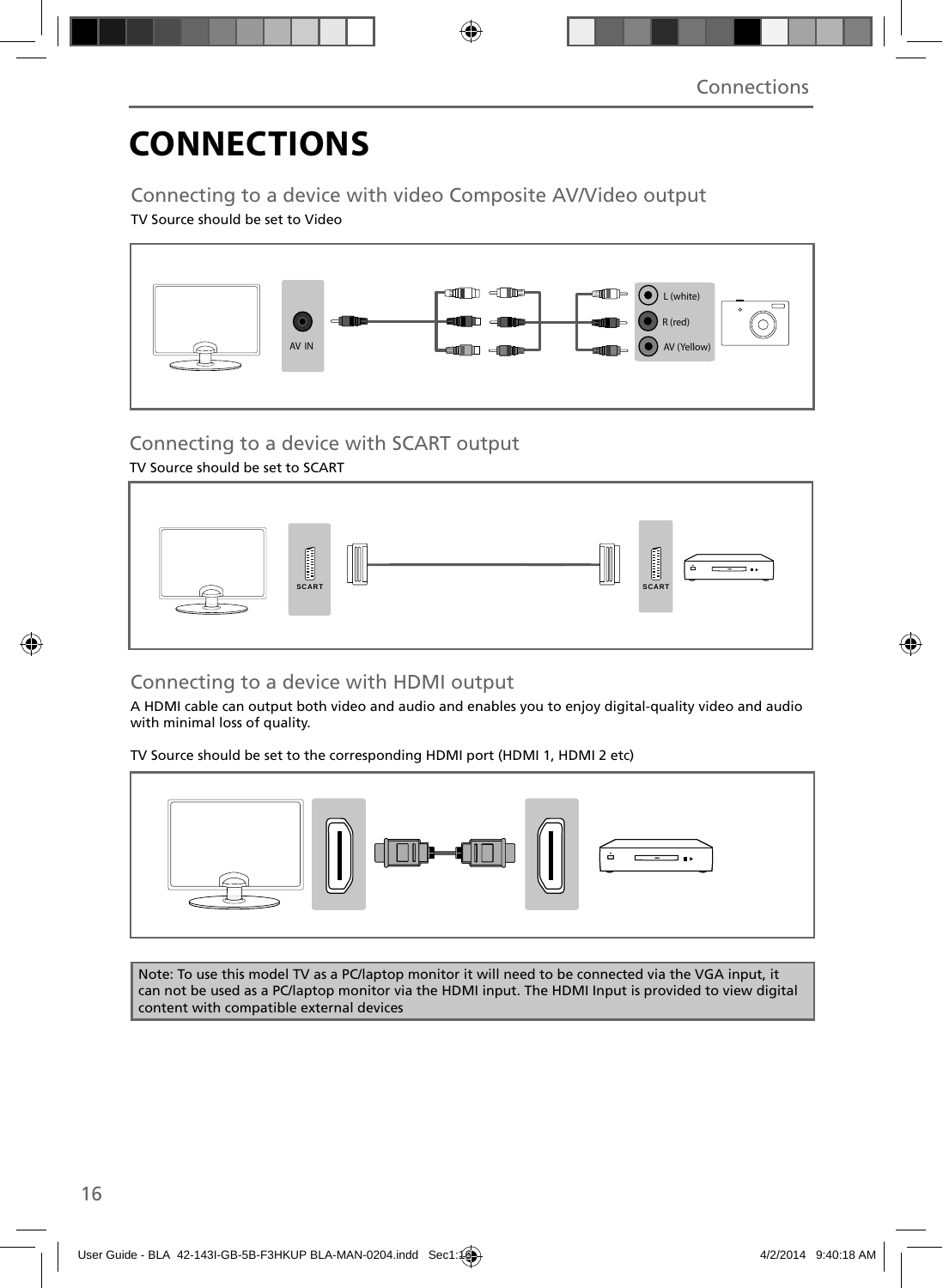## **CONNECTIONS**

### Connecting to a device with Component/YPbPr output

If you are supplied with a cable from the device which has RED, GREEN, BLUE, RED & WHITE connectors you must connect via Component (for picture) and by phono cable (for sound).

TV Source should be set to Component.



Connecting to a device with VGA/PC output (Laptop or Desktop Computer) TV Source should be set to VGA/PC



### Connecting to an external audio device (Amplifiers, Surround Sound, Sound Bars etc\*)

When connecting via the TV's 3.5mm Earphone output, this will disable the TV speakers.

There are two options to connect a device via the 3.5mm Earphone Output. \*Connecting cables not included .

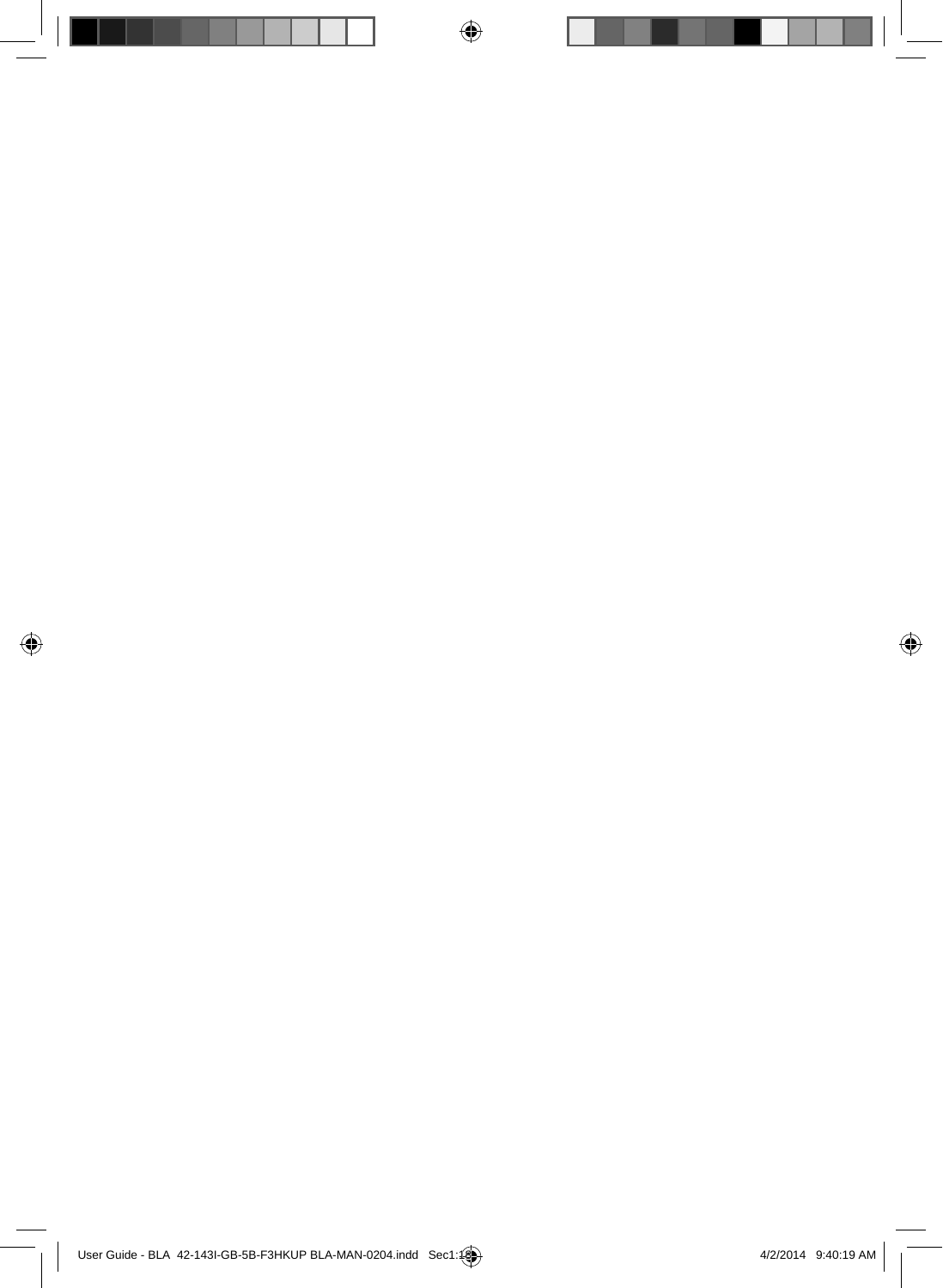## **CHANNEL MENU**





To access this menu, press [MENU] button on the remote control. To enter a menu press [OK]

If you wish to make changes to any of the default settings, use the scroll  $\blacktriangle \blacktriangledown \blacktriangleright \blacktriangleleft$  buttons. To confirm any settings press [OK] button. To exit this menu at anytime, press [EXIT] button.

Auto Tuning - Allows you to retune the television for all digital channels, digital radio stations and

#### analogue channels

Analogue Manual Tuning - Allows you to manually tune your analogue signal

Freeview/Saorview Manual Tuning - Allows you to manually tune your digital signal

Channel Edit - Allows you to delete, skip and add favourite channels

Schedule List - Lists your programme reminders



Signal Information - Allows you to view signal frequency, signal quality and signal strength CI Information - Pay per view services require a "smartcard" to be inserted into the TV. If you subscribe to a pay per view service the provider will issue you with a 'CAM' and a "smartcard". The CAM can then be inserted into the COMMON INTERFACE PORT (CI Card In).

Tip: If you do not press any buttons for 30 seconds, the menu will automatically exit. You can change the length of time before the menu exits automatically - see 'Menu Duration' in the Setup Menu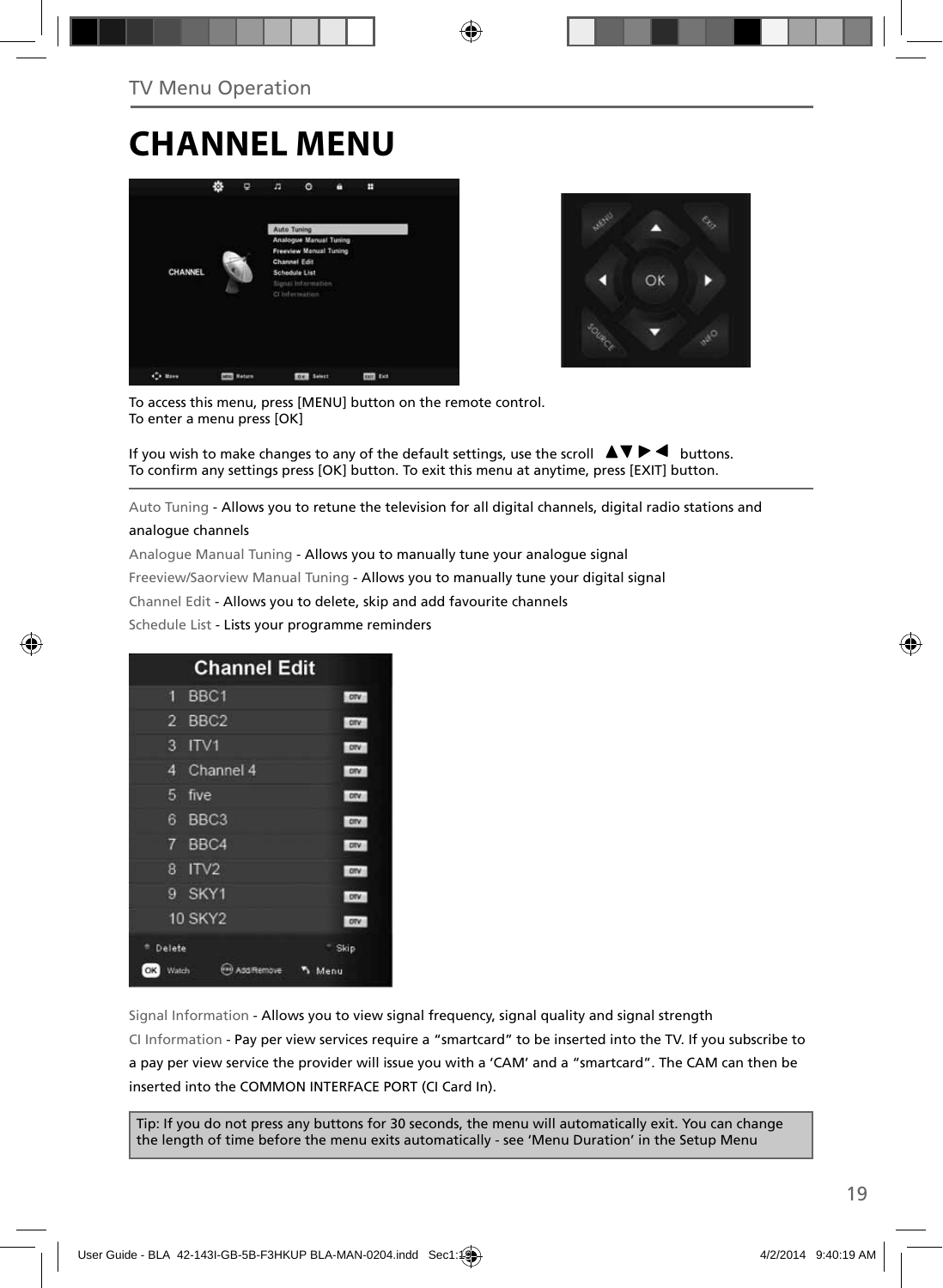## **PICTURE MENU**





To access this menu, press [MENU] button on the remote control and scroll right. To enter a menu press [OK]

If you wish to make changes to any of the default settings, use the scroll  $\blacktriangle \blacktriangledown \blacktriangleright \blacktriangleleft$  buttons. To confirm any settings press [OK] button. To exit this menu at anytime, press [EXIT] button.

| Figure Mode - Choose Holli the Tonowing presets.                    |                                                  |  |  |
|---------------------------------------------------------------------|--------------------------------------------------|--|--|
| Dynamic                                                             | Recommended settings for fast moving pictures    |  |  |
| Standard                                                            | <b>Standard settings</b>                         |  |  |
| Mild                                                                | Set to be lighter in colour and less bright      |  |  |
| Personal                                                            | Lets you manually alter all the settings         |  |  |
| Power saving mode which reduces the energy used by up to<br>Economy |                                                  |  |  |
| 25% (by reducing the power to the LED/LCD panel).                   |                                                  |  |  |
| In Economy mode, the TV will switch itself to Standby mode          |                                                  |  |  |
| after 3-5 hours in the event that the TV buttons or remote          |                                                  |  |  |
| control buttons are not pressed (change the picture mode            |                                                  |  |  |
|                                                                     | to another setting to de-activate this function) |  |  |
|                                                                     |                                                  |  |  |

**Picture Mode** - Choose from the following presets:

You can make the following adjustments in **Personal** mode:

Contrast - Switch the balance between black and white.

Brightness - Increase or decrease the brightness of the picture.

Colour - Increases the colour from black and white.

Tint - Lets you increase or decrease the level of tint within the picture

(only available in VGA/PC source mode).

Sharpness - Increase or decrease the sharpness of the picture.

**Colour Temperature** Choose from the following presets:

| Normal | Default settings                  |
|--------|-----------------------------------|
| Warm   | Increases red within the picture  |
| Cold   | Increases blue within the picture |

**Noise Reduction** - Choose from the following presets:

| Off    | Turns noise reduction off  |  |
|--------|----------------------------|--|
| Low    | Minor system adjustment    |  |
| Middle | Medium system adjustments  |  |
| High   | Maximum system adjustments |  |
|        |                            |  |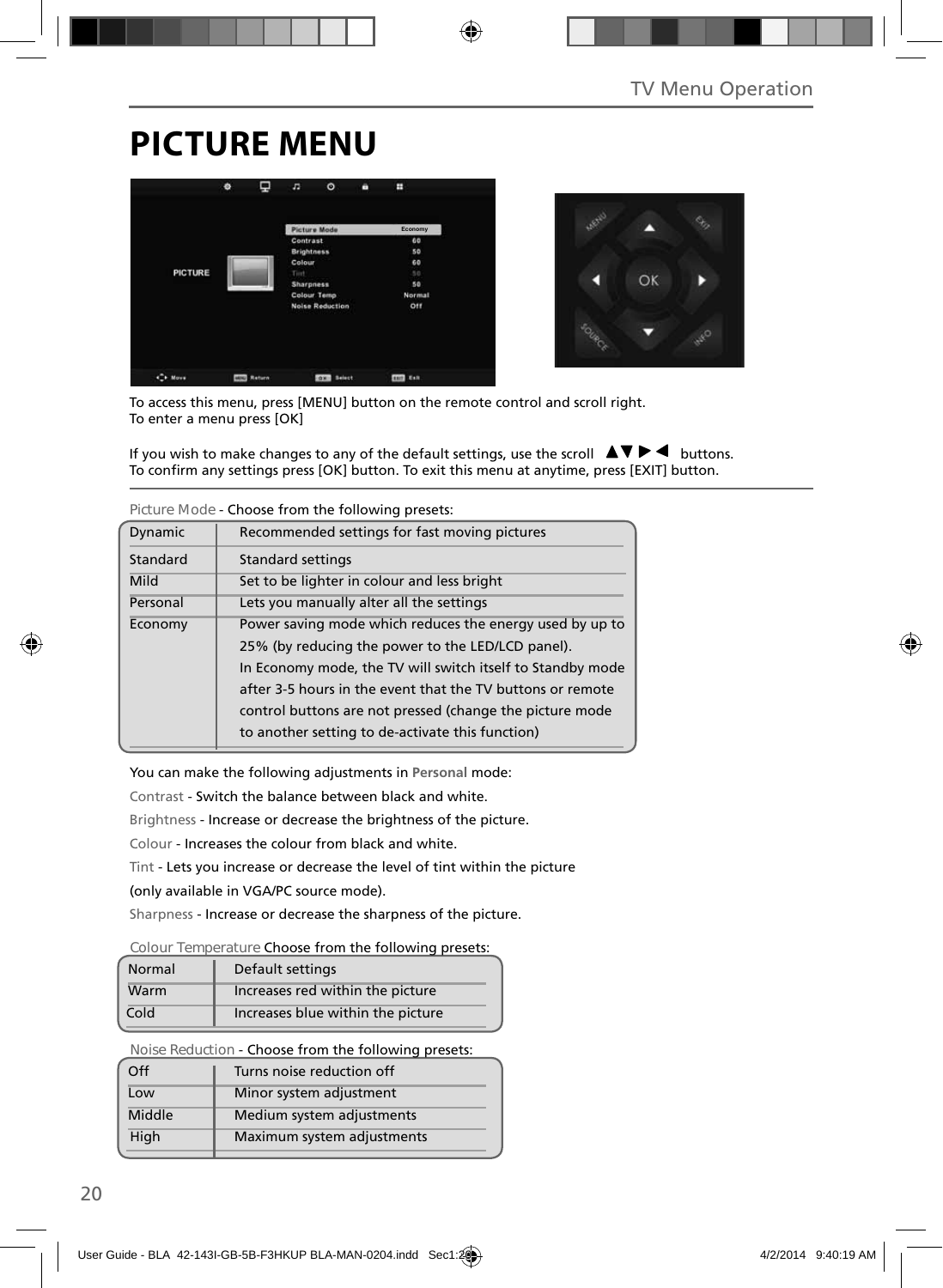## **SOUND MENU**





To access this menu, press [MENU] button on the remote control and scroll right. To enter a menu press [OK]

If you wish to make changes to any of the default settings, use the scroll  $\Delta \nabla \blacktriangleright$   $\blacktriangleleft$  buttons. To confirm any settings press [OK] button. To exit this menu at anytime, press [EXIT] button.

**Sound Mode** - Choose from the following presets

| Standard     | Default settings                        |  |
|--------------|-----------------------------------------|--|
| <b>Music</b> | Emphasises music over voices            |  |
| Movie        | Provides live and full sound for movies |  |
| Sports       | Emphasises sound for sports             |  |
| Personal     | Selects your personal sound settings    |  |

 **Tip:** Treble and bass levels can only be adjusted when the sound mode 'Personal' is selected.

Treble - To adjust the amount of high frequency within the sound

Bass - To adjust the amount of low frequency within the sound

Balance - To switch the sound between the left and right speakers

Auto Volume Level (AVL) - When 'on' is selected, the volume will attempt to stay at a constant level

#### regardless of TV programme and advertisements

Digital Output - This is the digital COAX Audio output. Choose from the following options:

| Off        | To turn off Digital Output                                                            |
|------------|---------------------------------------------------------------------------------------|
| Auto       | Selects the best settings automatically                                               |
| <b>PCM</b> | Select this option if you are connecting to a Stereo Hi-fi via coax cable (Pulse-code |
|            | modulation (PCM) is a digital representation of an analogue signal)                   |

Audio Description - This allows the user to turn Audio Description on or off (Audio Description is a service available on certain programmes. It provides a description of what is happening during the selected programme for a person who is visually impaired)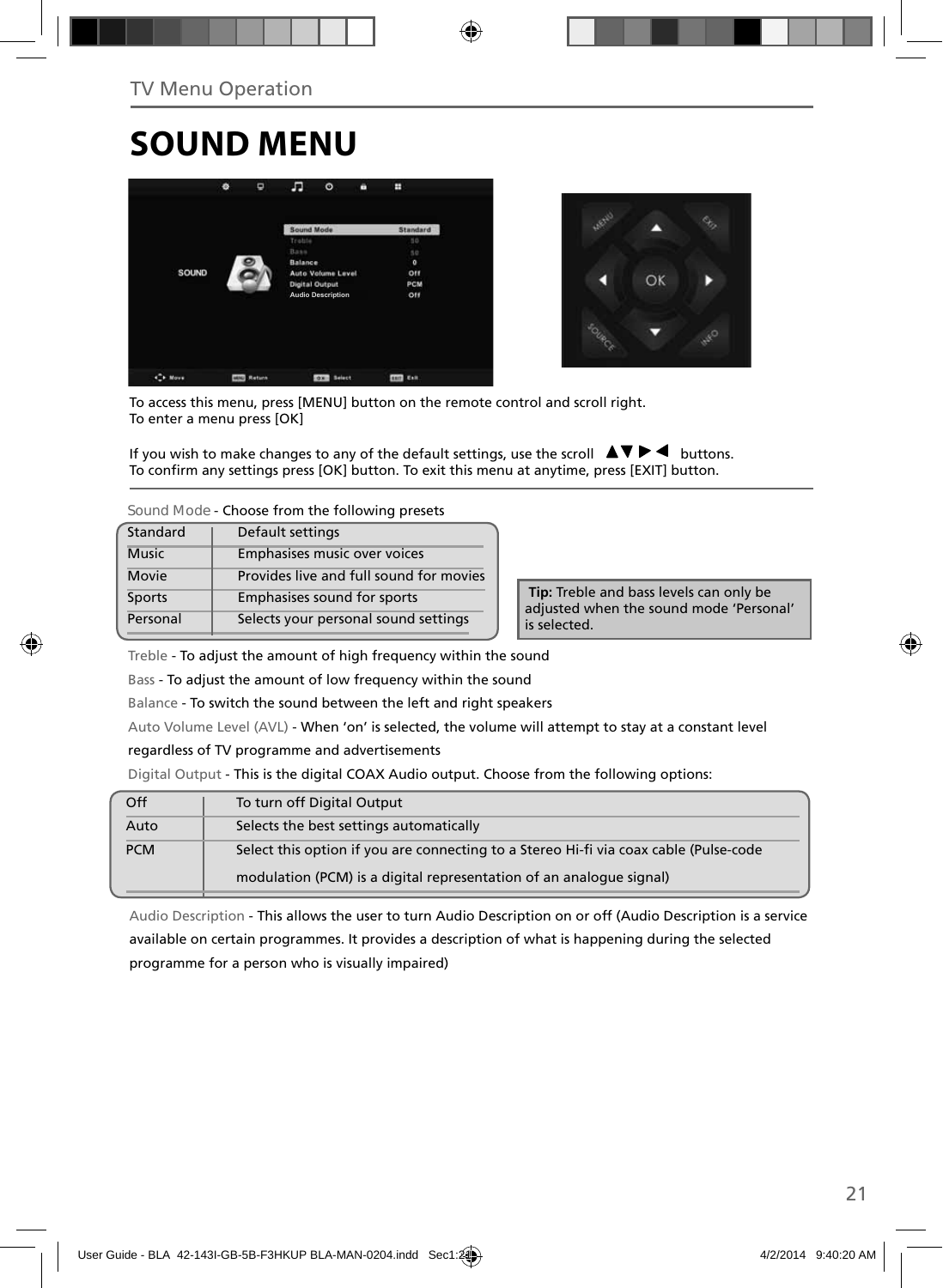## **TIME MENU**





To access this menu, press [MENU] button on the remote control and scroll right. To enter a menu press [OK]

If you wish to make changes to any of the default settings, use the scroll  $\blacktriangle \blacktriangledown \blacktriangleright \blacktriangleleft$  buttons. To confirm any settings press [OK] button. To exit this menu at anytime, press [EXIT] button.

Clock - Shows the date and time

Off Time - Allows you to set a specific time for your TV to turn off

On Time - Allows you to set a specific time for your TV to turn on, the channel it will then display, the

source it will be on and also the volume. This function can then be toggled to repeat every day or a

certain day (the TV must be in standby mode for this to be effective)

Time Zone - Change your current time zone

Sleep Timer - Lets you set the sleep timer so the television automatically switches off after a set amount of

time. Off -> 10min -> 20min -> 30min -> 60min -> 90min -> 120min -> 180min -> 240min

Auto standby - Set Auto standby between 3 hours, 4 hours and 5 hours ( to turn off this function you must exit Home Mode in the Picture Menu)

OSD Timer - Lets you adjust the amount of time the On Screen Menu stays on the screen before disappearing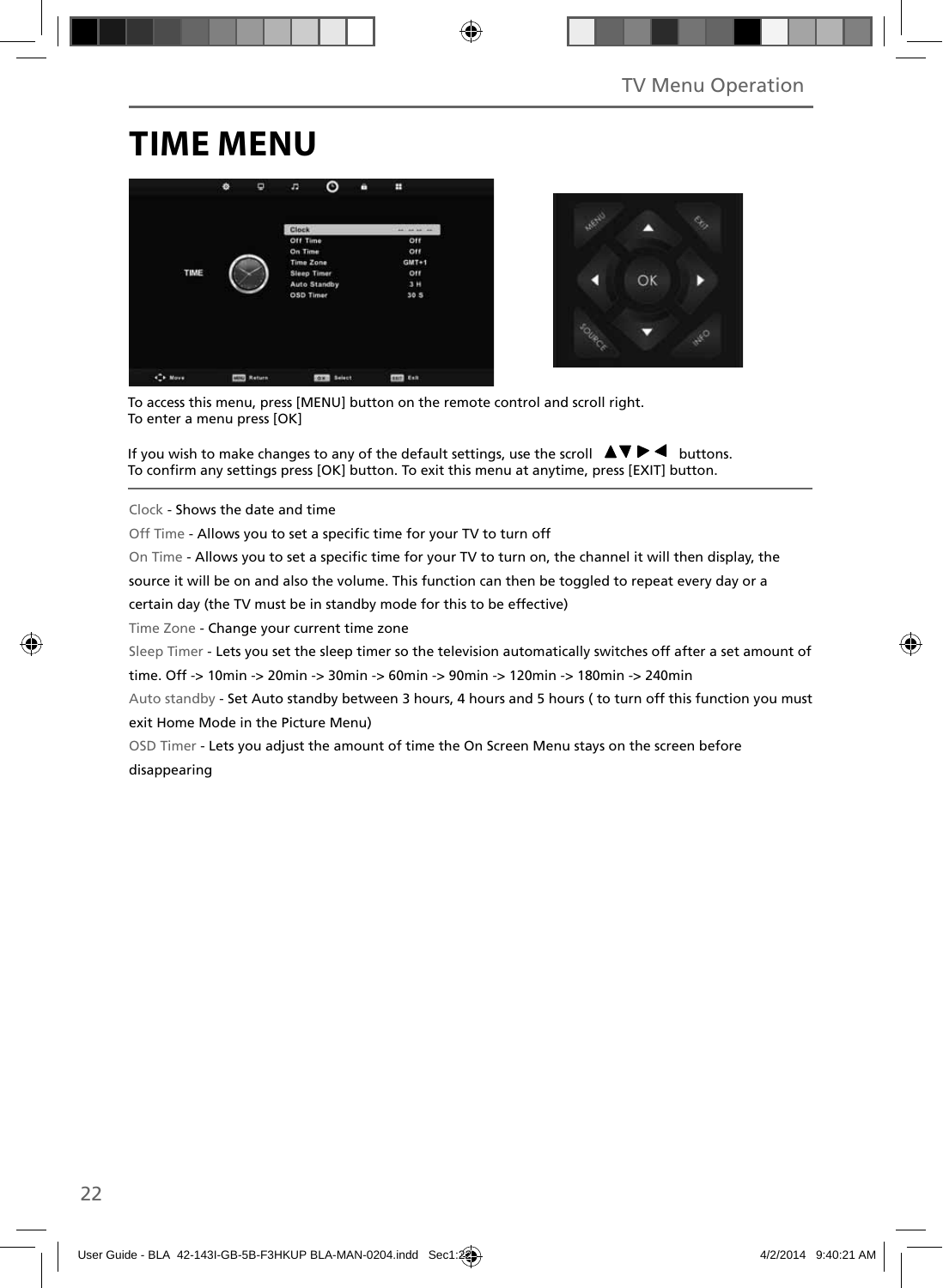## **SYSTEM/HOTEL LOCK MENU**





To access this menu, press [MENU] button on the remote control and scroll right. To enter a menu press [OK]

If you wish to make changes to any of the default settings, use the scroll  $\blacktriangle \blacktriangledown \blacktriangleright \blacktriangleleft$  buttons. To confirm any settings press [OK] button. To exit this menu at anytime, press [EXIT] button.

System/Hotel Lock - Allows you to lock or unlock the menu. You will be asked to enter a 4 digit password

Use the **◄** button to quit the password input or use the **►** button to clear. Default password is 0000.

TV Button Lock - Allows you to lock the buttons on the side of the TV set

Parental Guidance - Allows you to set the rating to block certain content based on age information

Default Source - Allows the user to set the default source. The default source is the source the TV starts on when first switched on

Default Channel - Allows the user to set a channel as the default channel on the Digital source. The

default channel is the channel the TV starts on when first switched on

Source Lock - Allows you to lock the source menu

Channel Lock - Allows you to lock certain channels manually

Max Volume - Allows you to adjust and set the maximum volume

Change Password - Allows you to change the password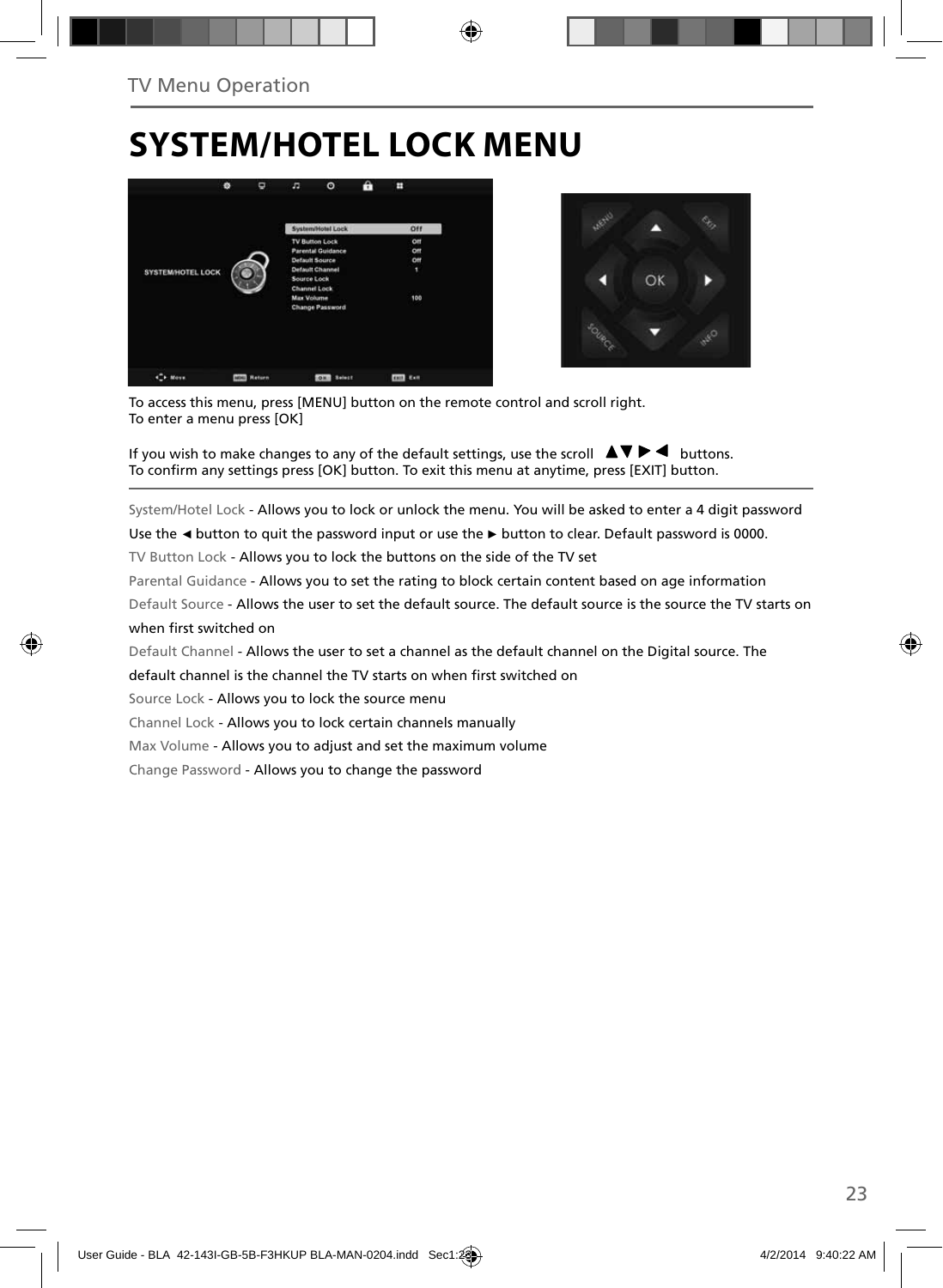## **SETUP MENU**





To access this menu, press [MENU] button on the remote control and scroll right. To enter a menu press [OK]

If you wish to make changes to any of the default settings, use the scroll  $\Box \Box \blacktriangleright \blacktriangleleft$  buttons. To confirm any settings press [OK] button. To exit this menu at anytime, press [EXIT] button.

Language - Allows you to change the language of the menu

Audio Language - Shows the current audio language

Subtitle Language - Shows the current subtitle language

Hearing Impaired - This allows the user to turn on the Hearing Impaired function, this produces subtitles

on the screen which provide a description of what is happening during the selected program.

PVR File System - Allows you to view the format and performance of a USB key

Aspect Ratio - Within the UK the picture format varies depending on the channel/broadcast. There are a

number of different options to best meet your needs

#### Auto

Automatically displays the best picture format. So the picture is in the correct position. May have black lines at the top/bottom and/or sides.



Displays the 4:3 picture in its original size. Side bars are shown to fill the 16:9 screen

Original 16:9 Will display the picture from the broadcaster without any change

4:3

Stretch



Fills the screen with a regular 16:9 signal and 4:3 picture format will be stretched to fill the screen

Zoom



The picture is the correct proportion but zoomed in to fill the screen



Displays the 14:9 picture in the correct proportion. As a result side bars are shown

on the screen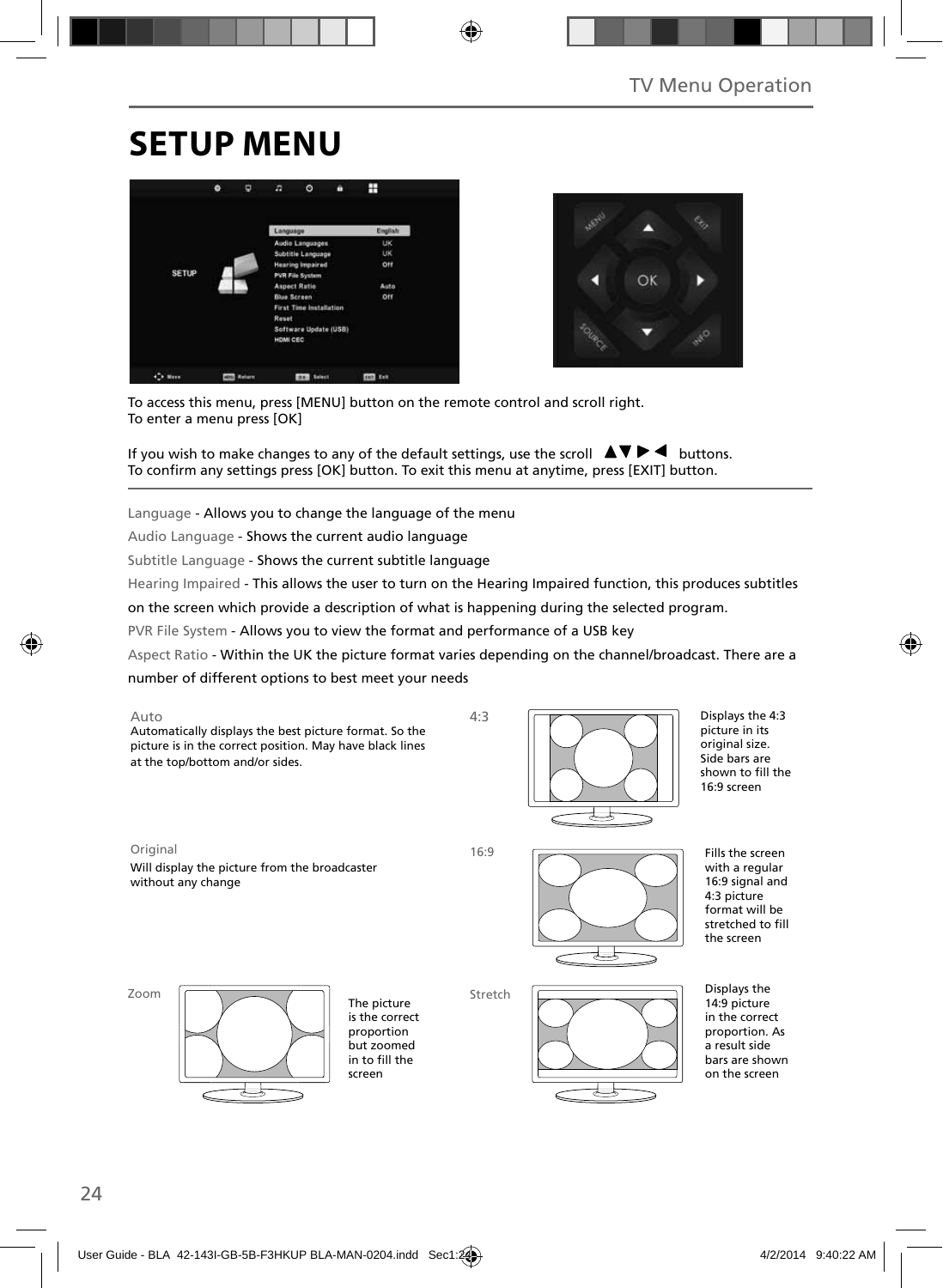## **SETUP MENU**





To access this menu, press [MENU] button on the remote control and scroll right. To enter a menu press [OK]

If you wish to make changes to any of the default settings, use the scroll  $\Delta \nabla \blacktriangleright$   $\blacktriangleleft$  buttons. To confirm any settings press [OK] button. To exit this menu at anytime, press [EXIT] button.

Blue Screen - Changes the background when there is no input between clear and a blue background (Only available on some sources)

First Time Installation - Allows you to access the First Time Installation menu and retune the TV set Reset - This resets the menus to factory settings and clears all the TV channels from the television. Software Update (USB) - From time to time we may release new firmware to improve the operation of the television (available to download). This menu lets you install the new software/firmware onto the television. Further details of how to do this will be issued with the firmware. Contact the helpline or refer to the 'product support' section of the website

HDMI CEC (Consumer Electronic Control) - Allows HDMI devices to control each other and allows the user to operate multiple devices with one remote control. (only available with compatible devices)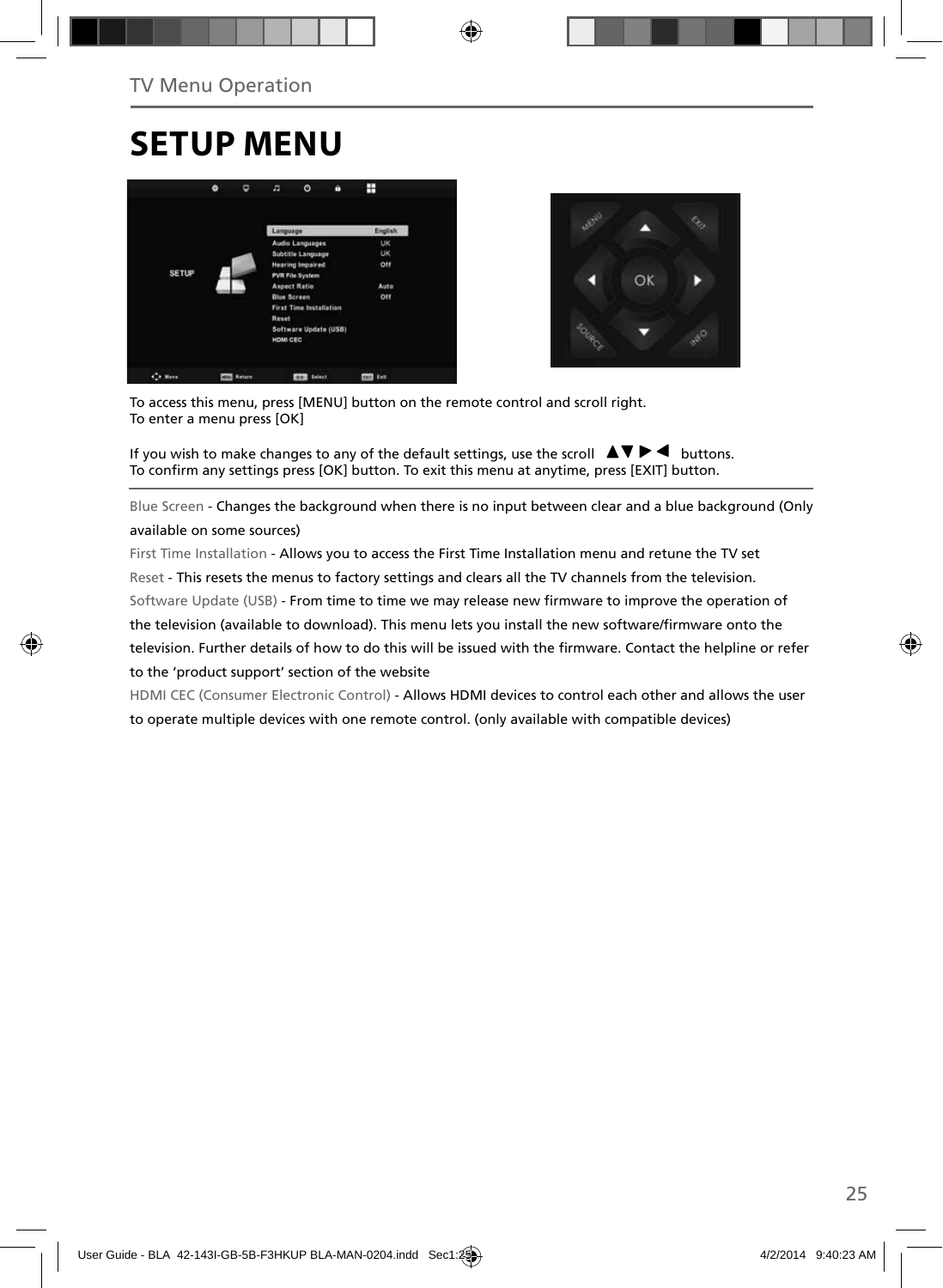## **3D SETTINGS**

**For the best 3D picture effect, watch your TV from vertical angle +/- 10°.**

#### **3D Type**

When connecting a 3D product sometimes the picture maybe displayed incorrectly; choose from the following settings to correct this. You can toggle these settings by pressing the '3D' button on your remote

| 3D Off            | Default settings                                                                                                                                                                                                                                                                                                                                                                                                                                                                                                                                    |
|-------------------|-----------------------------------------------------------------------------------------------------------------------------------------------------------------------------------------------------------------------------------------------------------------------------------------------------------------------------------------------------------------------------------------------------------------------------------------------------------------------------------------------------------------------------------------------------|
| Side by Side      | 3D format is commonly used in 3D broadcasting, works by halving the horizontal<br>resolution of videos to store left and right eye images in each frame. It effectively<br>displays up to 960 x 1080 pixel pictures to each eye, enabling TV stations to telecast 3D<br>content at a much lower bandwidth compared with 3D Blu-ray discs. Typical supported<br>resolutions are limited to 720p and 1080i for 3D TV programs.<br>Users will need to manually select the correct 3D format to properly display side-by-side<br>3D content on a 3D TV. |
| <b>Top Bottom</b> | 3D format is alternative for 3D broadcast, which is pretty similar to side-by-side 3D<br>except that it halves the vertical resolution instead. Available primarily up to 720p<br>resolution, top-and-bottom 3D offers 1280 pixels horizontally. The higher pixel count is<br>generally considered more suitable for displaying panning motion insports programs.                                                                                                                                                                                   |
| Frame<br>Packing  | As its name suggests, this format stacks the left and right eye images in each frame to<br>retain the content's original resolution for the best 3D pictures. Most, if not all, 1080p<br>3D Blu-ray movie discs and 720p PS3 3D games are produced utilizing this technique.<br>Another key differentiator is that all 3D TVs should be able to automatically detect<br>frame-packing 3D signals and correctly display the content without user intervention.                                                                                       |
| Line by Line      | The picture signals for left and right eyes are interleaved in alternate lines. The<br>left clip's resolution is halved then placed in the odd lines of the video stream.<br>Correspondingly, the right clip's resolution is halved then placed in the even lines of the<br>video stream. When combined the video stream totals 1920×1080.                                                                                                                                                                                                          |

#### **Exchange 3D L/R**

Change picture sequence for different viewing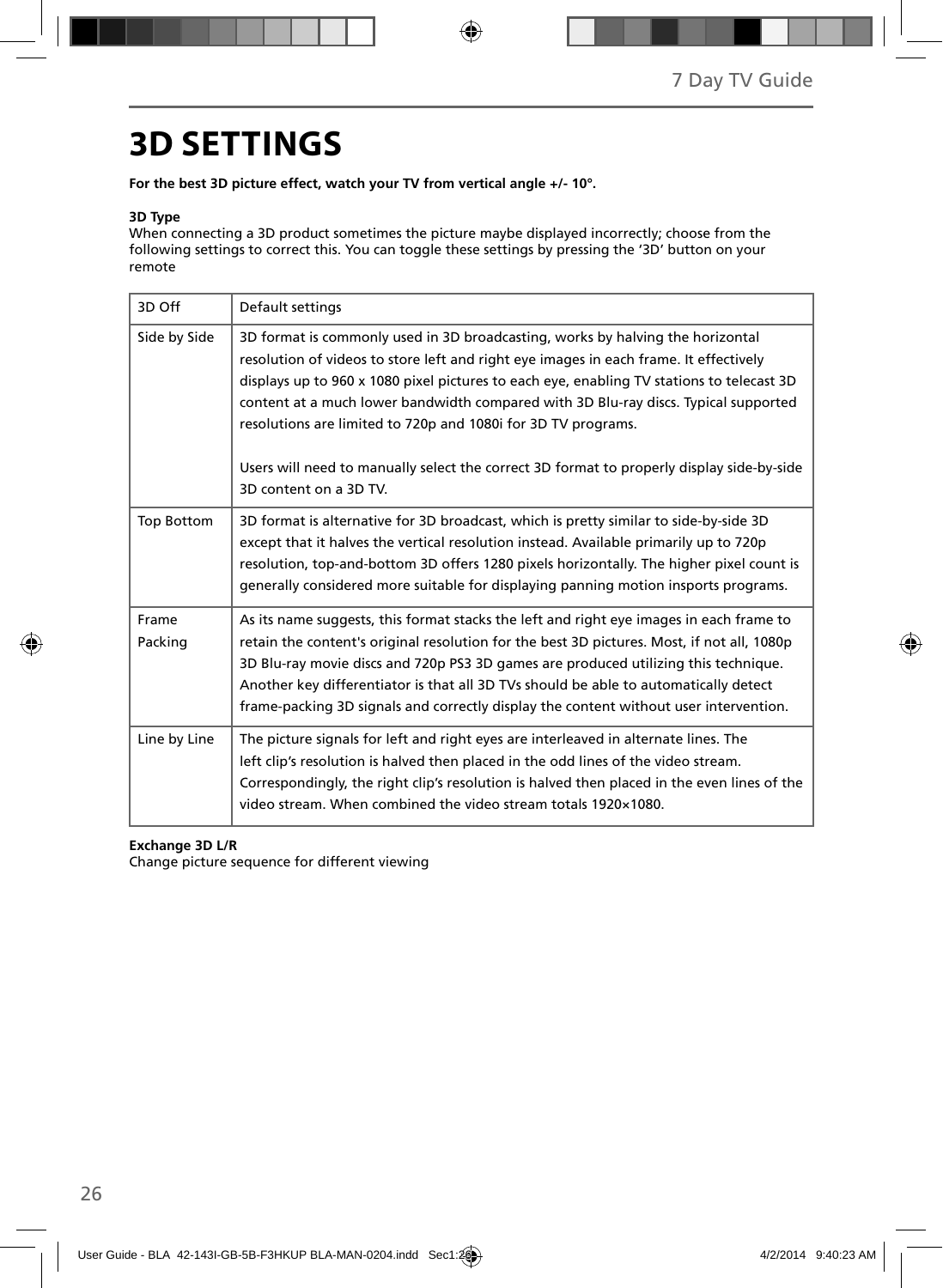# **7 DAY TV GUIDE**

TV Guide is available in Freeview/Saorview TV mode. It provides information about forthcoming programmes (where supported by the Freeview/Saorview channel). You can view the start and end time of all programmes and on all channels for the next 7 days and set reminders.

1) Press [TV GUIDE]. The following 7 Day TV Guide will appear..

| 7 Day TV GUIDE   |                                                                                                                                                                                                                                                                                                                         |                                                              |                                 |  |
|------------------|-------------------------------------------------------------------------------------------------------------------------------------------------------------------------------------------------------------------------------------------------------------------------------------------------------------------------|--------------------------------------------------------------|---------------------------------|--|
| Season 2         | 10 Years Younger: The Challenge<br>Support worker Janice Cassidy's lifestyle of long working hours and a penchant for tanning<br>has taken its toll, while the stress of bringing up two daughters and heavy smoking has<br>affected interior designer Shere Morady. Surgeon Jan Stanek and the team set out to provide |                                                              |                                 |  |
|                  |                                                                                                                                                                                                                                                                                                                         |                                                              | 04 Aug 2010 10:42               |  |
| BBC1             | 05:00-06:00                                                                                                                                                                                                                                                                                                             |                                                              | 10 Years Younger: The Challenge |  |
| BBC <sub>2</sub> | 06:00-06:30                                                                                                                                                                                                                                                                                                             | The Simpsons                                                 |                                 |  |
| <b>ITV1</b>      | 06:30-07:00                                                                                                                                                                                                                                                                                                             | Hollyoaks                                                    |                                 |  |
| Channel 4        | 07:00-08:00                                                                                                                                                                                                                                                                                                             | Channel 4 News                                               |                                 |  |
| l five           | 08:00-09:00                                                                                                                                                                                                                                                                                                             | How to Look Good Naked                                       |                                 |  |
| BBC3             | 09:00-10:00                                                                                                                                                                                                                                                                                                             | Newlyweds: The One Year Itch                                 |                                 |  |
| BBC4             | 10:00-11:15                                                                                                                                                                                                                                                                                                             | <b>Big Brother</b>                                           |                                 |  |
| ITV2             | 11:15-11:45                                                                                                                                                                                                                                                                                                             | The Big Bang Theory                                          |                                 |  |
| Record           | Remind<br>ove View                                                                                                                                                                                                                                                                                                      | Prev Day<br>Next Day<br>Display<br>59<br>Exit<br><b>EXIT</b> |                                 |  |

2) Navigate through the menu using  $\blacktriangle \blacktriangledown \blacktriangleright \blacktriangleleft$ 

You can now: Record a programme by pressing RED (USB device must be connected) Set a reminder by pressing GREEN View a previous day by pressing YELLOW View the next day by pressing BLUE

3) Press [EXIT] to exit the 7 day TV Guide.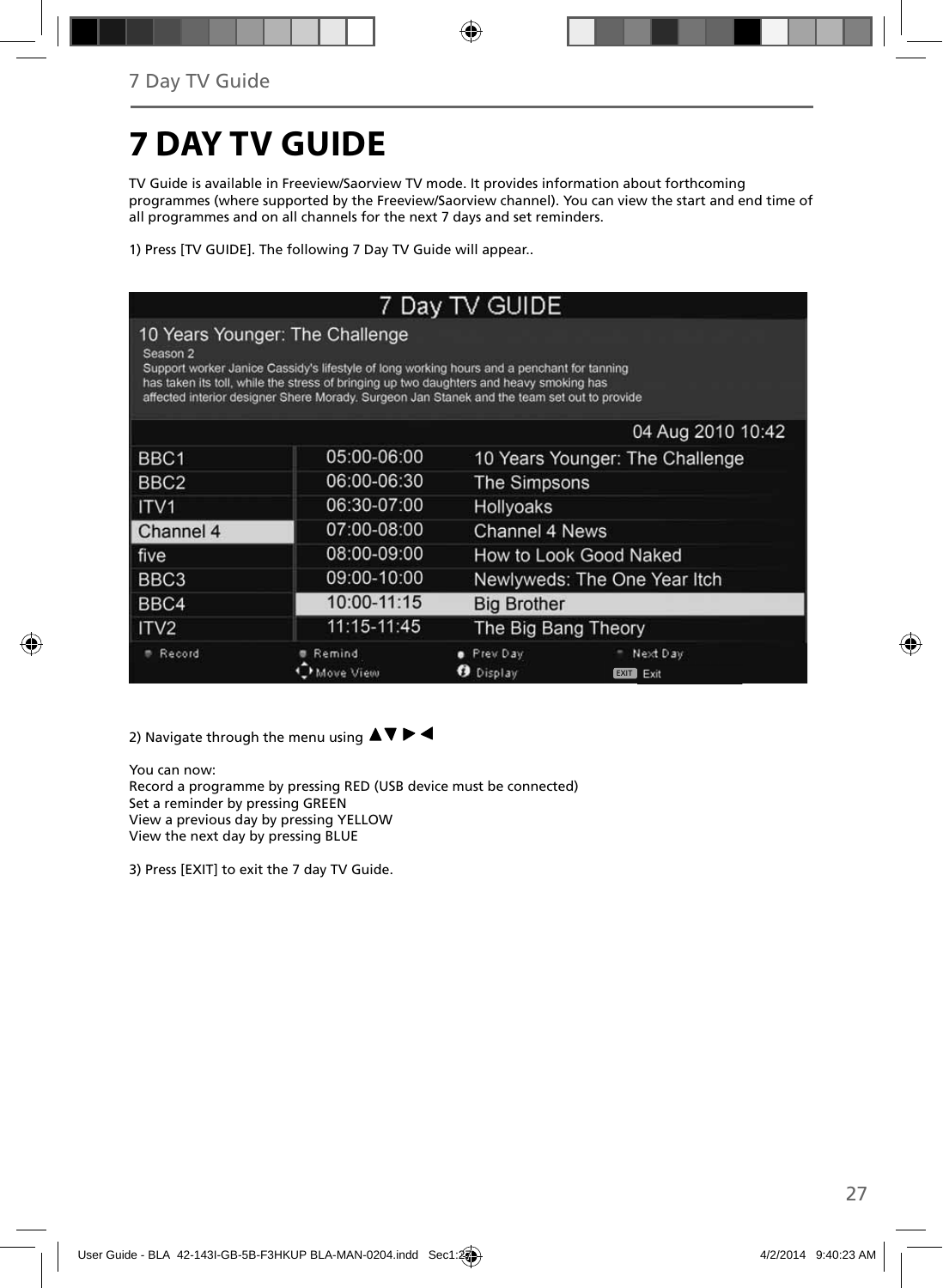### **USB RECORD - FREEVIEW/SAORVIEW MODE**

USB RECORD – FREEVIEW/SAORVIEW MODE

Built into this television is a USB record facility. This function is available in Freeview/Saorview mode when used in conjunction with a compatible USB memory stick or USB hard drive. The benefits of this are as follows:

- Pause live TV and then playback, fast forward and rewind (up to live TV)
- One button record, if you decide you want to record the current programme
- Easy programmable recording from the 7 day TV Guide
- Record TV and watch/listen back on your computer/laptop

Due to the nature of the product, it is necessary to use a high speed USB memory stick (as the TV reads from and writes to the memory stick at the same time, some memory sticks may not be suitable)

You can purchase high speed memory sticks from some computer stores, alternatively, we have a selection of tested and compatible memory sticks available to purchase directly from the helpline/web site.

Minimum Specification - USB Memory Stick

| Read Speed         | 20 MB/s (Mega Byte Per Second) |  |
|--------------------|--------------------------------|--|
| <b>Write Speed</b> | 6 MB/s (Mega Byte Per Second)  |  |

**If you wish to use a USB portable hard drive larger than 32GB, please refer to the FAQ section at the rear of this user guide.**

### Pause Live TV (Time Shift)

Pausing Live TV is very simple.



 $(W)$  - Press the play/pause button and the television will pause and the live content will be recorded. To resume watching press play/pause again.

 $\bigcirc$  - Press fast forward to go forward in a recording (i.e. to skip adverts)

 $\textcircled{\tiny{\textbf{+}}}$  Press fast rewind to go back in a recording (i.e. if you fast forwarded too far)

Tip: When you switch the TV to standby or change channel the Time Shift memory is wiped. To restart time shift you must press play/pause button.

### One Button Record

At any point in time you may decide to record the current channel that you are watching. To do this you need to press the red button highlighted below.



Tip: This television contains one TV tuner, therefore it can only record the channel you are watching or record one channel while the television is in standby mode.

Note: USB record function is only avilable in Freeview/Saorview TV mode. Due to copyright laws and illegal copying/recording it is not possible to record to/from any other input/output source.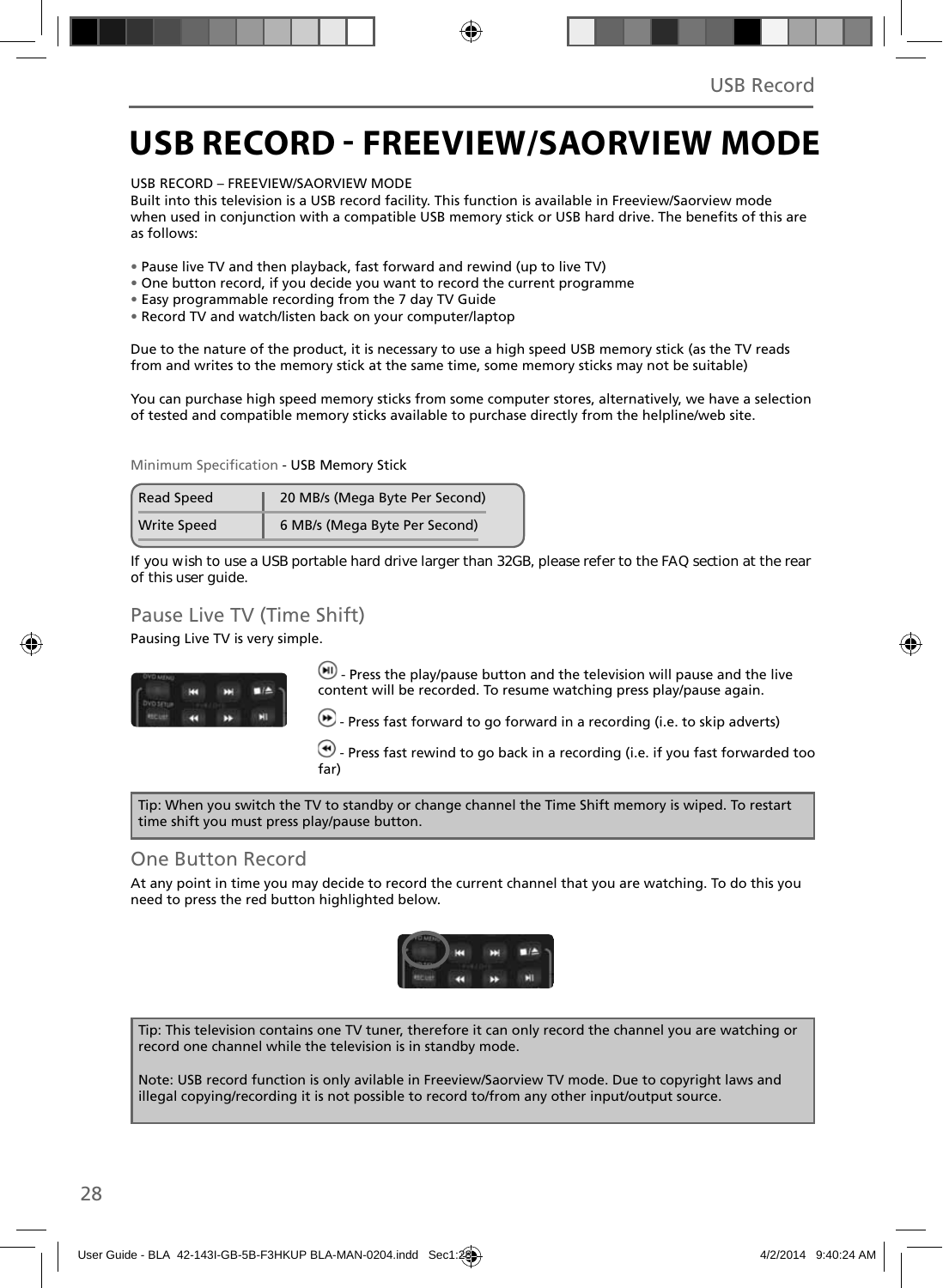## **USB MODE / MEDIA PLAYER**

USB mode offers playback of various different types of content that you have saved on your USB Memory Stick.

On switching to USB source the above menu screen will appear. The content will be divided into Photo, Music, Movie and Text based on file type.



1) You can navigate through the menus using the scroll  $\triangle \triangledown \triangleright \triangleleft$  buttons. To confirm the item you wish to play/view press [OK] button.



2) Select the drive you require. (If your drive only has 1 partition you will only see 1 item).



3) You can now access the item. Press OK to view. 4) While viewing you control the item using



or by pressing ( i ) and using  $\blacktriangle \blacktriangledown \blacktriangleright \blacktriangleleft$  and (OK)



Tip: If you experience a playback issue, please ensure the files being used are the correct format (example - the picture plays but no sound) See technical specification page for compatible file types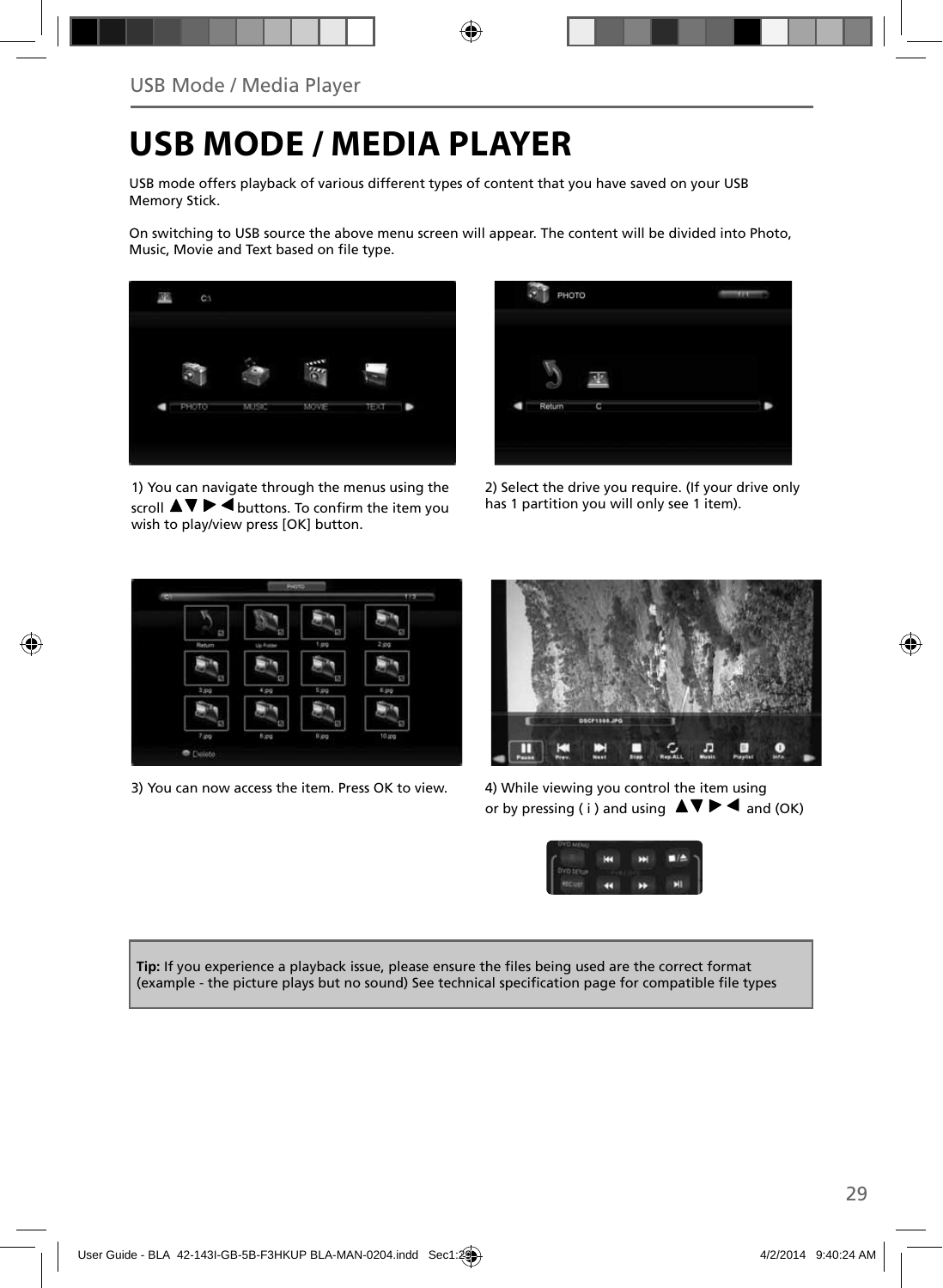### **USING YOUR TV WITH A SKY DIGITAL SET TOP BOX**

#### **Option 1) Connecting your TV to your Sky box (when both the TV and Sky Box are located in the same room)**

Depending on your Sky Box & TV model, connect either by SCART or HDMI cables (available separately)

If connecting by SCART, select the 'Input source' on the TV as SCART.

If connecting by HDMI, select the 'Input source' on the TV as HDMI (if the TV has more than 1 HDMI port, ensure you select the input source to match the HDMI numbered port on the rear of the TV)

If you wish to use your Sky remote to operate the TV's functions, you will need a Sky remote control (Revision 9 or later) and you will need to programme a 4 digit code into it. See bottom of this page.

#### **Option 2) Connecting your TV to your Sky box (when your Sky box is located in a different room to the TV)**

Please note, if you are adding a 'Magic Eye/TV Link' to your system so that you can use your Sky remote control to change the Sky channel in the room where the 2nd TV is located, please refer to the instructions included with the TV link/magic eye in order to ensure the RF or RF2 output on your Sky box is powered on. (The red LED light on the TV link/magic eye will light up if the RF / RF2 output is correctly set up) If you do not have the instructions that came with the TV link/magic eye, instructions on how to do it can be found on our web site.



1) To tune the TV to the Sky box, on the 2nd TV, select the 'Analogue' input source.

2) Select the channel that you wish to store the Sky box/channel on. (If you do not use channels 1-5 because you no longer have analogue terrestrial channels after digital switchover, you may choose to select channel 1 to store the Sky box/channel, if you still have and use analogue channels 1-5, you may for example decide that channel 6 is the best option for you)

3) Press the corresponding number on the remote control to select the desired analogue channel chosen as per point 2 above.

4) On the TV remote control, press Menu. Now navigate through the menus to select Manual Tuning or Analogue Manual tuning (refer to the Tuning/Channel menu section of this user guide if necessary)

5) Manually tune in the channel (usually, the Sky box is at a frequency between 800Mhz and 850Mhz) once the Sky box/channel is found, press 'OK' to store it.

If you wish to use your Sky remote to operate the TV's functions, you will need a Sky remote control (Revision 9 or later) and you will need to programme a 4 digit code into it. See below.

#### **Using a Sky Remote or a Universal Remote to operate your TV**

**Sky Remote Control** - If you wish to use your Sky remote to operate the basic functions of your TV, you need to programme a 4 digit code into it. Please note - you will need the latest Sky Revision 9 remote control as this is the only version that includes the latest software/firmware necessary to operate this model of TV. **The code required for this television is 2134.** If you wish to upgrade/replace your existing Sky remote control to the latest version, you can do so on our web site.

**Universal Remote Control** - If you wish to use a Universal remote control to operate your TV, please refer to the website for a full list of codes. (Please note we only have codes for One for All branded remote controls, if you have an alternative brand of Universal remote, please refer to the manufacturer for the code.)

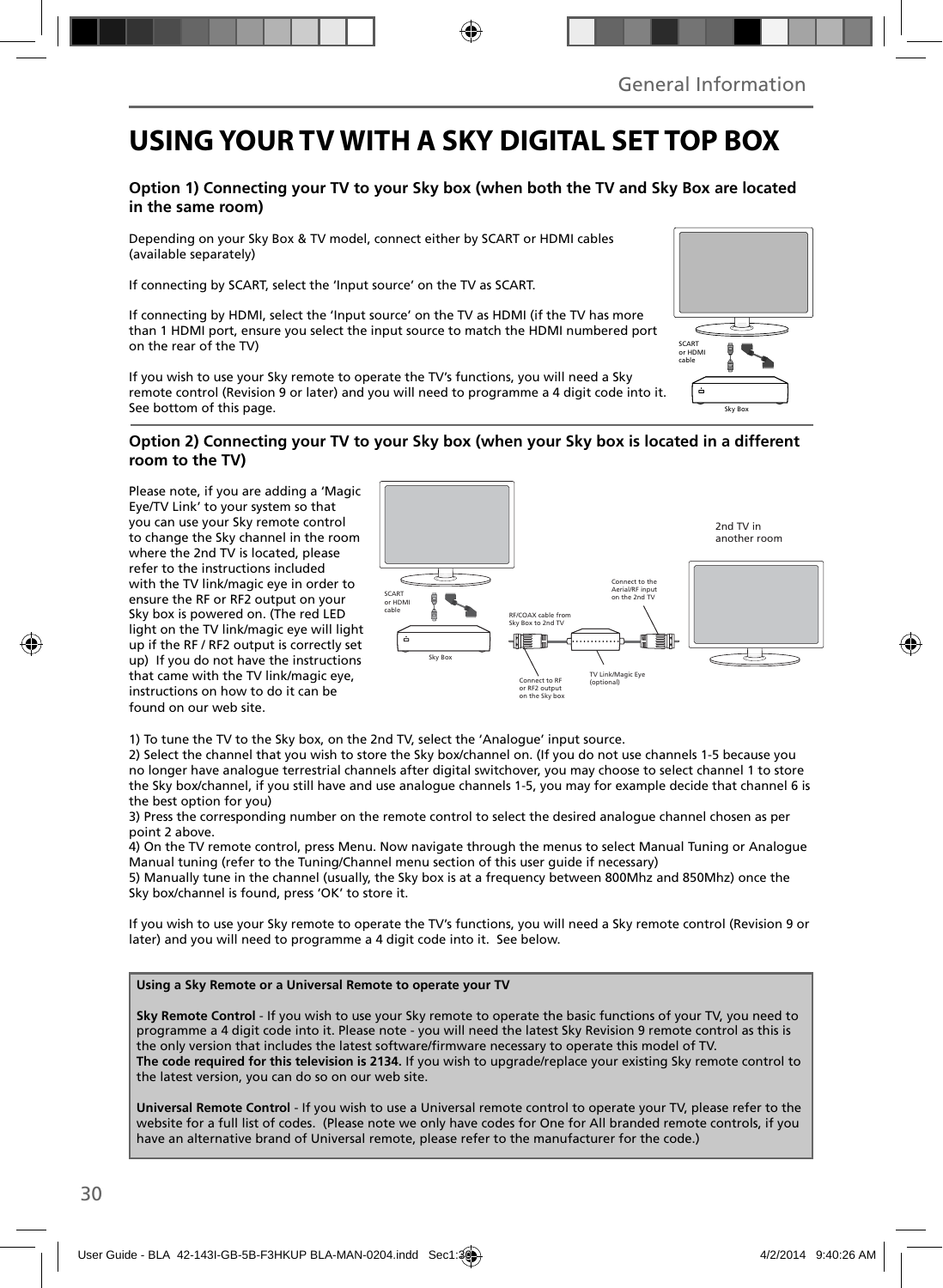## **FREQUENTLY ASKED QUESTIONS**

| General              | I would like to have louder<br>sound by connecting<br>additional speakers                                                               | 1) Use the 3.5mm headphone output and a 3.5mm to phono cable<br>(available separately) to connect to an amplifier/surround sound system.<br>Please note this will deactivate the TV's built in speakers.<br>2) Connect a COAX cable from the TV's COAX output to your<br>amplifier/surround systems COAX input.                                                                                                                                                                                                                                                                                                                      |  |  |
|----------------------|-----------------------------------------------------------------------------------------------------------------------------------------|--------------------------------------------------------------------------------------------------------------------------------------------------------------------------------------------------------------------------------------------------------------------------------------------------------------------------------------------------------------------------------------------------------------------------------------------------------------------------------------------------------------------------------------------------------------------------------------------------------------------------------------|--|--|
| General              | Why are some options in<br>the menu unavailable and<br>greyed out                                                                       | Some options are only available in certain sources, i.e. HDMI. They are<br>unavailable in the other sources where they have no affect.                                                                                                                                                                                                                                                                                                                                                                                                                                                                                               |  |  |
| General              | Can I stop my TV automatically<br>turning off after 4hrs?                                                                               | Yes, in the time settings menu, scroll down to Auto standby and select<br>OFF.                                                                                                                                                                                                                                                                                                                                                                                                                                                                                                                                                       |  |  |
| TV                   | I have tuned in Digital TV<br>but I am not receiving any<br>or all of the channels and/<br>or the channels I receive are<br>breaking up | 1) Check you are in an area that can receive Freeview/Saorview<br>Visit www.freeview.co.uk or www.Saorview.ie<br>2) Check you are using an aerial that is able to receive a good digital<br>signal. In most cases, you will need an outdoor digital hi-gain/wideband<br>aerial. In areas that have excellent digital coverage, you may be able<br>to use a loft type aerial but it is highly likely that you will also need to<br>connect a booster between the back of the TV and the TV aerial wall<br>socket. Unfortunately, to receive a good enough digital signal, it is not<br>possible to use a portable/indoor type aerial. |  |  |
| TV                   | I have re-tuned my television<br>but when I switch it off it is<br>not storing the channels                                             | Complete a first time installation, please refer to the set-up menu section<br>of the manual of how to do this.                                                                                                                                                                                                                                                                                                                                                                                                                                                                                                                      |  |  |
| VCR/DVD<br>Recorder  | I have connected the TV to<br>my VCR or DVD Recorder via<br>SCART but it is not recording                                               | In addition to connecting via SCART, you should connect the aerial cable<br>from the wall socket to your VCR/DVD Recorder and another aerial cable<br>from the VCR/DVD Recorder to the TV.                                                                                                                                                                                                                                                                                                                                                                                                                                           |  |  |
| <b>Game Consoles</b> | I have connected my PS3 to<br>the TV via HDMI, but I am<br>not receiving any pictures or<br>sound on my Television                      | 1) Ensure the TVs source is on HDMI.<br>2) Check your settings on your PS3 are as per the PS3 instruction manual.                                                                                                                                                                                                                                                                                                                                                                                                                                                                                                                    |  |  |
| <b>Game Consoles</b> | I have connected my<br>Xbox 360 to the TV via<br>Component Cables (Red,<br>Green & Blue) but I am not<br>receiving any sound            | Component cables only provide HD Pictures. For the sound you will need<br>to connect the Red & White audio cables on the Xbox to the Red & White<br>phono inputs on the rear of the TV. Please refer to the 'Connections'<br>pages.                                                                                                                                                                                                                                                                                                                                                                                                  |  |  |
| <b>USB Mode</b>      | I have inserted a USB<br>Memory Key, but the TV<br>does not recognise it                                                                | Ensure the USB Memory Key is formatted to type FAT32.                                                                                                                                                                                                                                                                                                                                                                                                                                                                                                                                                                                |  |  |
| USB Mode             | Using a USB portable hard<br>drive / larger than 32GB                                                                                   | If you wish to use a portable hard drive larger than 32GB, please note<br>that it must be formatted to the FAT32 file system in order to operate on<br>this TV. Windows XP/Vista computers are only capable of formatting up<br>to 32GB, therefore, you will need a software programme/utility to format<br>larger hard drives. Please refer to the web site for more information.                                                                                                                                                                                                                                                   |  |  |
| System Lock          | I have changed the password<br>on the television and now<br>forgotten it                                                                | There is a master password of 4711, to gain access to the TV menu and<br>reset the normal password.                                                                                                                                                                                                                                                                                                                                                                                                                                                                                                                                  |  |  |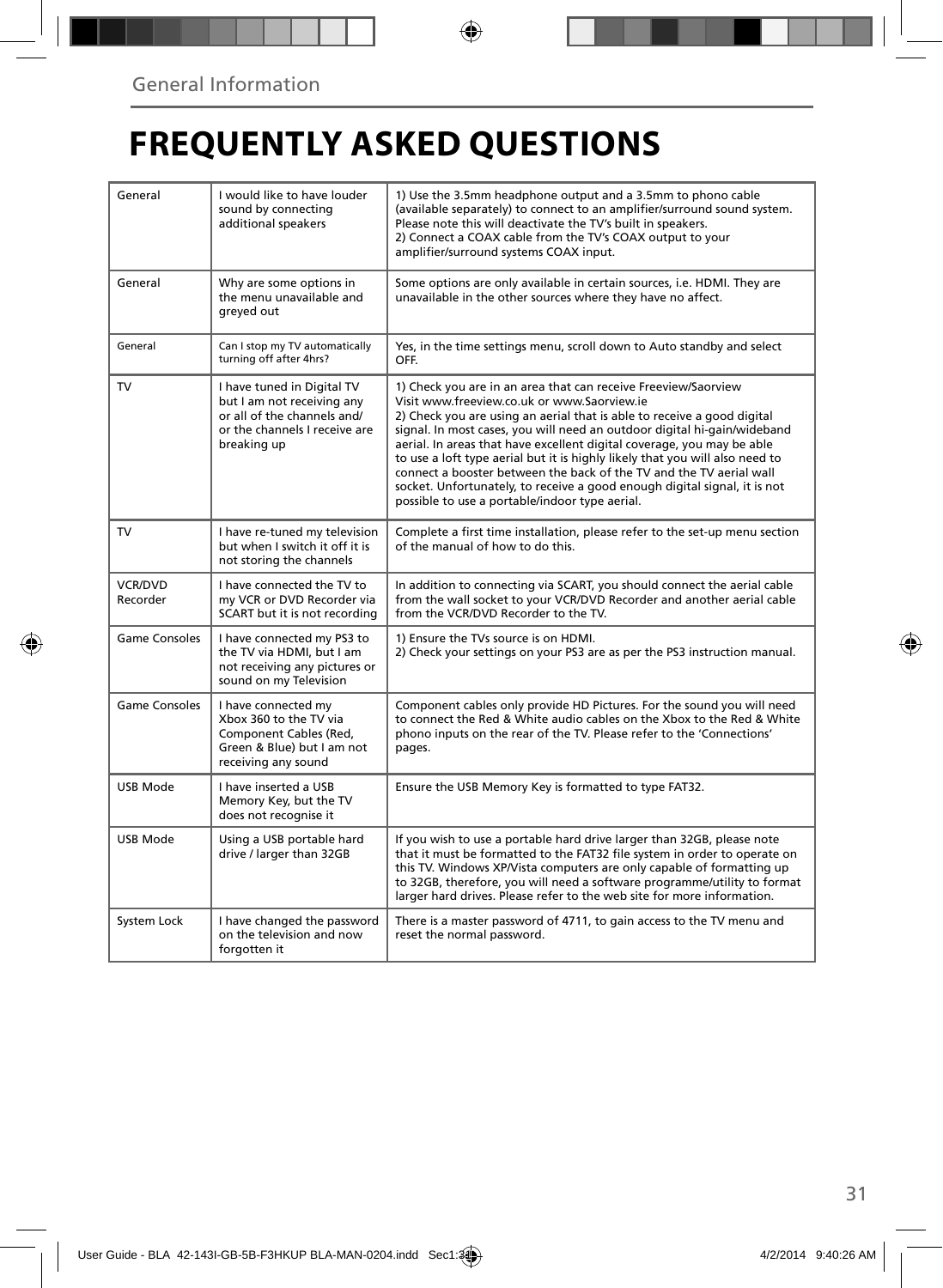## **FREQUENTLY ASKED QUESTIONS**

| USB Record /<br>TV models only | I cannot change the channel,<br>access the menu or use the<br>red button                   | During Time Shift you cannot change the channel, access the menu or use<br>the red button                                                                  |
|--------------------------------|--------------------------------------------------------------------------------------------|------------------------------------------------------------------------------------------------------------------------------------------------------------|
| USB Record /<br>TV models only | When using the USB to<br>record the picture 'breaks<br>up' or experience loss of<br>sound. | Check the USB Memory Stick meet the minimum requirements of Read<br>Speed - 20 MB/s (Mega Byte Per Second), Write Speed - 6 MB/s (Mega Byte<br>Per Second) |
| 3D mode                        | The picture is not displaying<br>correctly                                                 | Press the 3D button to toggle through the different 3D picture formats.                                                                                    |
| 3D mode                        | have downloaded a 3D<br>movie but it will not play<br>via USB                              | 3D mode is not supported via USB.                                                                                                                          |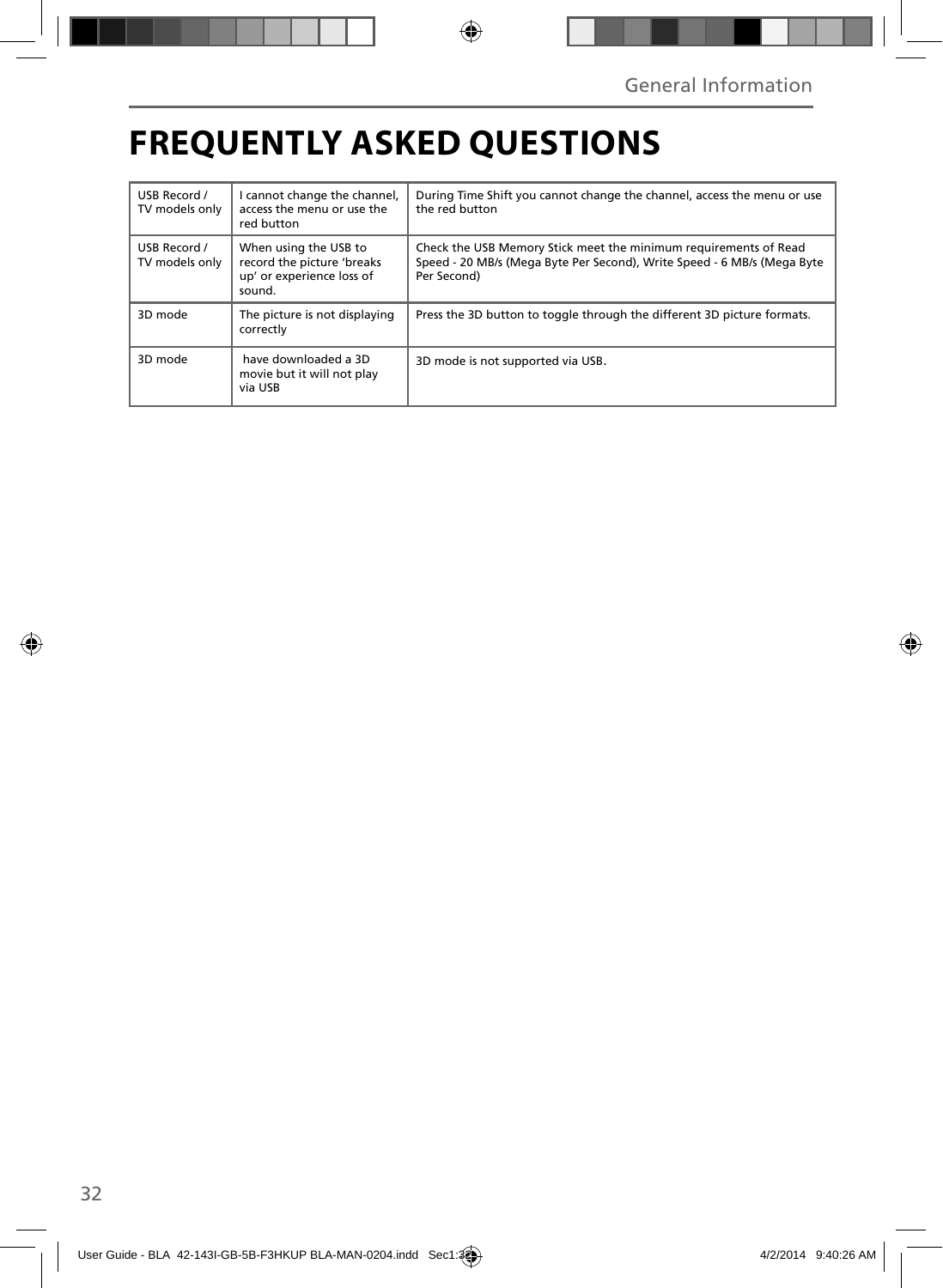## **TECHNICAL SPECIFICATION**

| Model                                     | 42/143I-GB-5B-F3HCUP<br>42/143I-GB-5B-F3HKUP                                                                                                                                             |  |  |  |
|-------------------------------------------|------------------------------------------------------------------------------------------------------------------------------------------------------------------------------------------|--|--|--|
| Screen size<br>(diagonal)                 | 42"/107cm                                                                                                                                                                                |  |  |  |
| <b>Resolution</b>                         | 1920 x 1080                                                                                                                                                                              |  |  |  |
| <b>RF</b>                                 | 75 ohm Antenna / PAL-SECAM                                                                                                                                                               |  |  |  |
| <b>Inputs</b>                             | 3 x HDMI, 1 x VGA/PC, 1 x SCART, 1 x USB,<br>1 x 3.5mm jack for PC audio input, 1 x Composite/Video, 1 x Component/YPbPr,<br>1 x R/L Audio (for Composite/Video and Component / Y Pb Pr) |  |  |  |
| <b>Sound Outputs</b>                      | 1 x 3.5mm Headphone/Audio out, 1 x COAX out                                                                                                                                              |  |  |  |
| Audio power,<br>watts                     | $2 \times 8$                                                                                                                                                                             |  |  |  |
| Voltage and power<br>consumption          | $110 - 240V \sim 50/60Hz$<br>52/70/90W (home mode/standard/max)<br>(<0,5W in Standby) (0W in OFF mode)                                                                                   |  |  |  |
| <b>Annual Energy</b><br>Consumption       | 76 kWh                                                                                                                                                                                   |  |  |  |
| <b>Energy Rating (EEI)</b>                | A+                                                                                                                                                                                       |  |  |  |
| <b>Dimensions including</b><br>stand (mm) | 968W x 630H x 185D                                                                                                                                                                       |  |  |  |
| Net weight (Kgs)                          | 10.7                                                                                                                                                                                     |  |  |  |
| <b>Wall Mounting</b>                      | VESA 200 x 200                                                                                                                                                                           |  |  |  |

### **Compatible files in USB Mode**

| Media   | File Ext. | Codec                         |                               |                                                    |  |  |
|---------|-----------|-------------------------------|-------------------------------|----------------------------------------------------|--|--|
|         |           | Video                         | Audio                         |                                                    |  |  |
| Movie   | mpg.      | Mpeg-1, Mpeg-2                | MP3, WMA<br>MP3<br><b>WMA</b> | Max Resolution: 1920x1080<br>Max Data rate: 40Mbps |  |  |
|         | .avi      | Xvid, MJPEG,<br>MPEG-4 SP/ASP |                               |                                                    |  |  |
|         | .ts       | Mpeg-2                        |                               | Max Resolution: 1920x1080                          |  |  |
|         | .dat      | Mpeg-1                        |                               | Max Data rate: 40Mbps                              |  |  |
|         | .mp4      | Mpeg-1, Mpeg-2                |                               | Max Resolution: 1024x768                           |  |  |
| Music   | .vob      | Mpeg-2                        |                               | Max Data rate: 40Mbps                              |  |  |
|         | mp3.      |                               |                               | Sample Rate 16K-48KHz                              |  |  |
|         | .wma      |                               |                               | Bit rate: 32K - 442Kbps                            |  |  |
| Picture | .jpg      | <b>Progressive JPEG</b>       |                               | Max Resolution: 1024x768                           |  |  |
|         | .jpeg     | Baseline JPEG                 |                               | Max Resolution: 8192x8192                          |  |  |
|         | .bmp      | <b>BMP</b>                    |                               | Max Resolution: 6500x6500                          |  |  |
|         |           |                               |                               |                                                    |  |  |